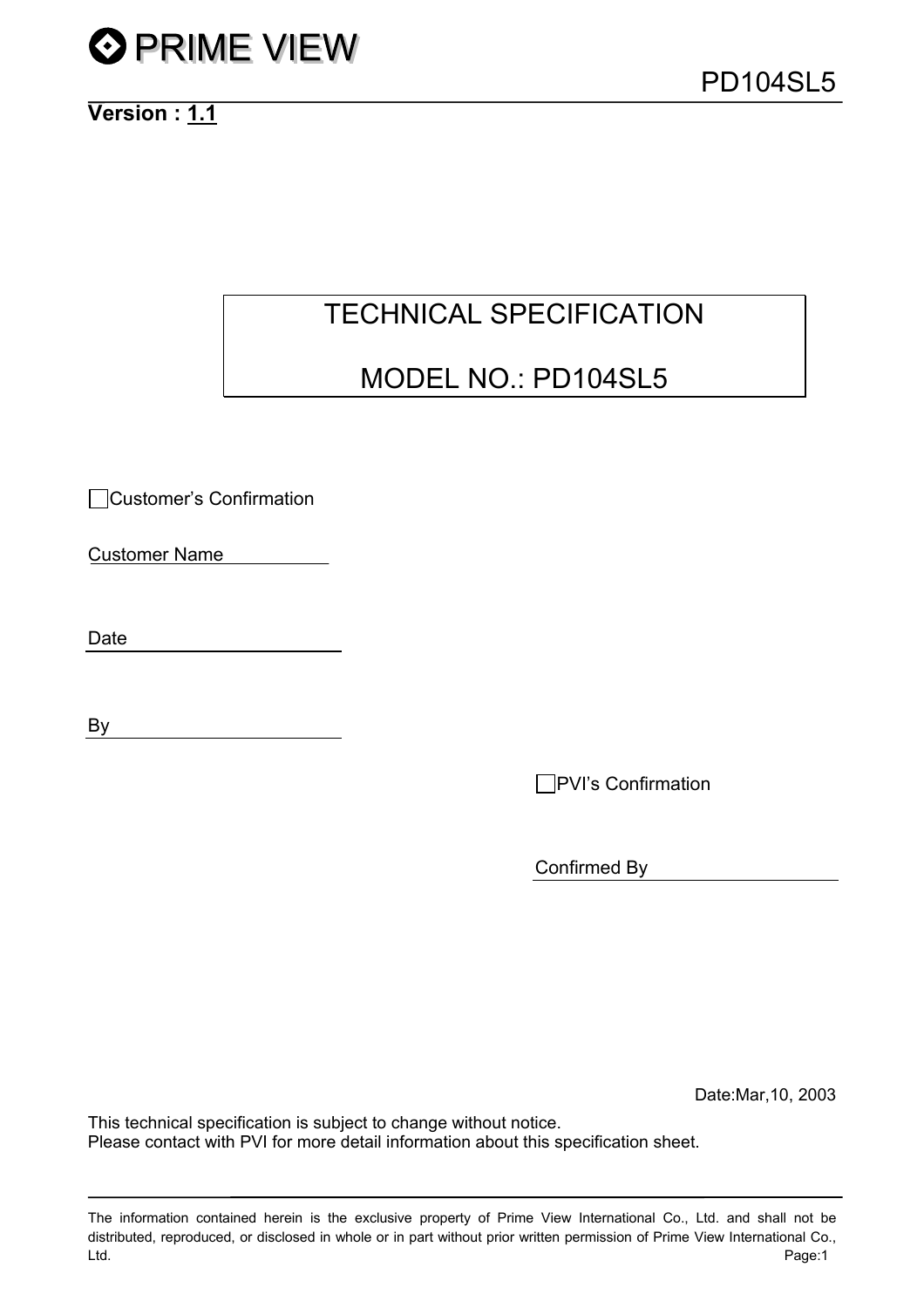

# TECHNICAL SPECIFICATION

# *CONTENTS*

| NO.            | <b>ITEM</b>                          | <b>PAGE</b> |
|----------------|--------------------------------------|-------------|
|                | Cover                                |             |
|                | Contents                             | 2           |
|                | Application                          | 3           |
| 2              | Features                             | 3           |
| 3              | <b>Mechanical Specifications</b>     | 3           |
| $\overline{4}$ | Mechanical Drawing of TFT-LCD module | 4           |
| 5              | Input / Output Terminals             | 6           |
| 6              | <b>Absolute Maximum Ratings</b>      | 8           |
| 7              | <b>Electrical Characteristics</b>    | 8           |
| 8              | Power On Sequence                    | 14          |
| 9              | <b>Optical Characteristics</b>       | 15          |
| 10             | <b>Handling Cautions</b>             | 18          |
| 11             | <b>Reliability Test</b>              | 19          |
| 12             | <b>Block Diagram</b>                 | 20          |
| 13             | Packing                              | 21          |
|                | <b>Revision History</b>              | 24          |

The information contained herein is the exclusive property of Prime View International Co., Ltd. and shall not be distributed, reproduced, or disclosed in whole or in part without prior written permission of Prime View International Co., Ltd. Page:2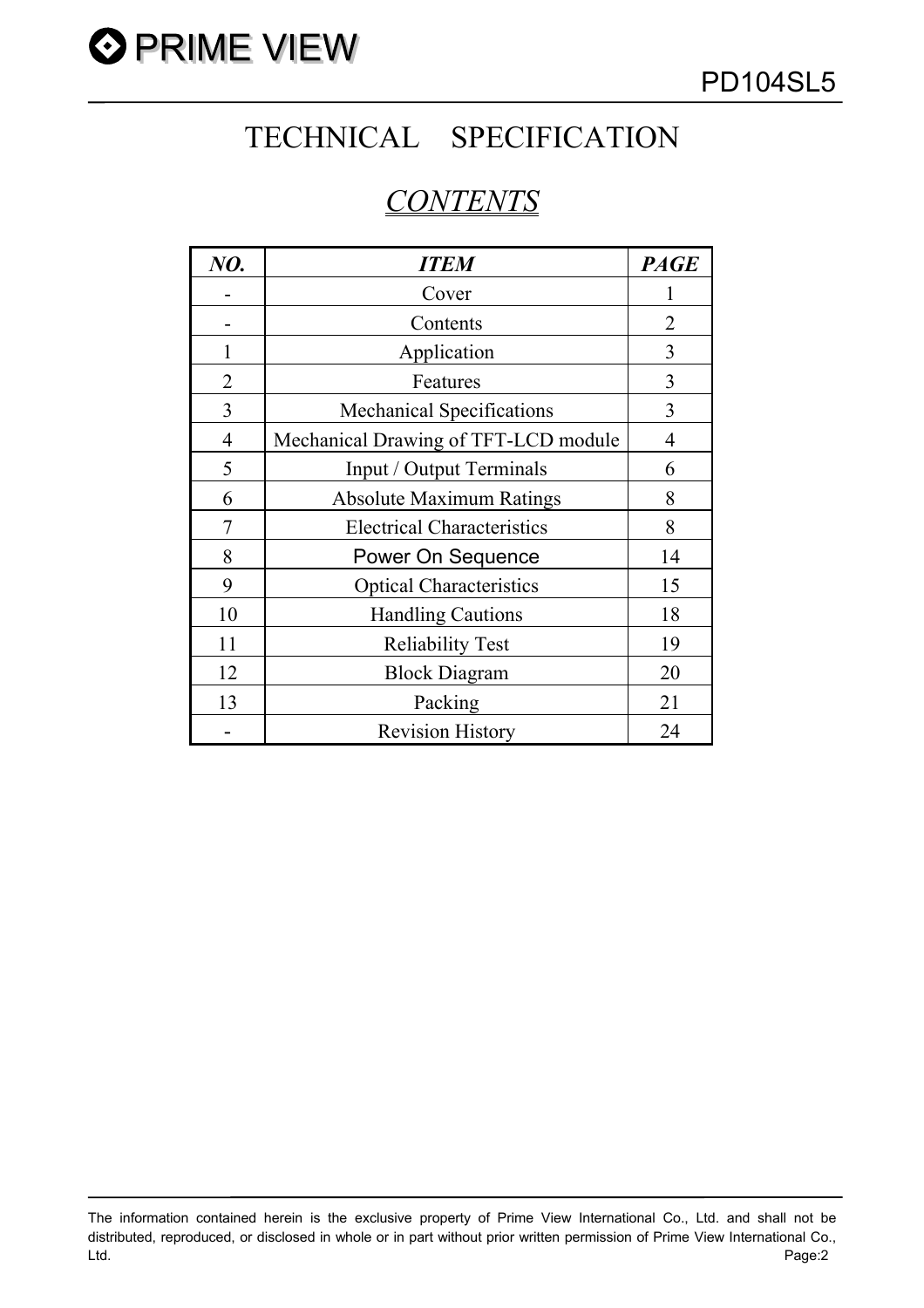#### 1.Application

This data sheet applies to a color TFT LCD module, PD104SL5.

PD104SL5 module applies to OA product, car TV(must use Analog to Digital drive board), which require high quality flat panel display. If you must use in high reliability environment can't over reliability test condition

Prime View assume no responsibility for any damage resulting from the use of the device which dose not comply with the instructions and the precautions in these specification sheet.

#### 2. Features

- . Amorphous silicon TFT LCD panel with back-light unit
- . Pixel in stripe configuration

**O PRIME VIEW** 

- . Slim and compact, designed for O/A application
- . Display Colors: 262,144 colors
- . Optimum Viewing Direction: 12 o'clock
- . 3.3V LVDS interface standard: DS90CF364 as receiver
- . +3.3V DC supply voltage for TFT LCD panel driving
- . Backlight driving DC/AC inverter not included in this module
- . Wide Viewing Angle

#### 3.Mechanical Specifications

| <b>Parameter</b>           | <b>Specifications</b>             | <b>Unit</b> |
|----------------------------|-----------------------------------|-------------|
| <b>Screen Size</b>         | 26.4(diagonal)                    | cm          |
|                            | 10.4 (diagonal)                   | inch        |
| <b>Display Format</b>      | 800x(R, G, B)x600                 | dot         |
| <b>Display Colors</b>      | 262,144                           |             |
| <b>Active Area</b>         | 211.2(H)×158.4 (V)                | mm          |
| <b>Pixel Pitch</b>         | $0.264$ (H) $\times$ 0.264 (V)    | mm          |
| <b>Pixel Configuration</b> | <b>Stripe</b>                     |             |
| <b>Outline Dimension</b>   | 243 (w) x 185.1(H) x 11(typ.) (D) | mm          |
| Weight                     | 480(typ.),                        | g           |
| <b>Back-light</b>          | CCFL, 2 tubes                     |             |
| Surface treatment          | Anti-glare and hard-coating       |             |
| Display mode               | Normally white                    |             |

The information contained herein is the exclusive property of Prime View International Co., Ltd. and shall not be distributed, reproduced, or disclosed in whole or in part without prior written permission of Prime View International Co., Ltd. Page:3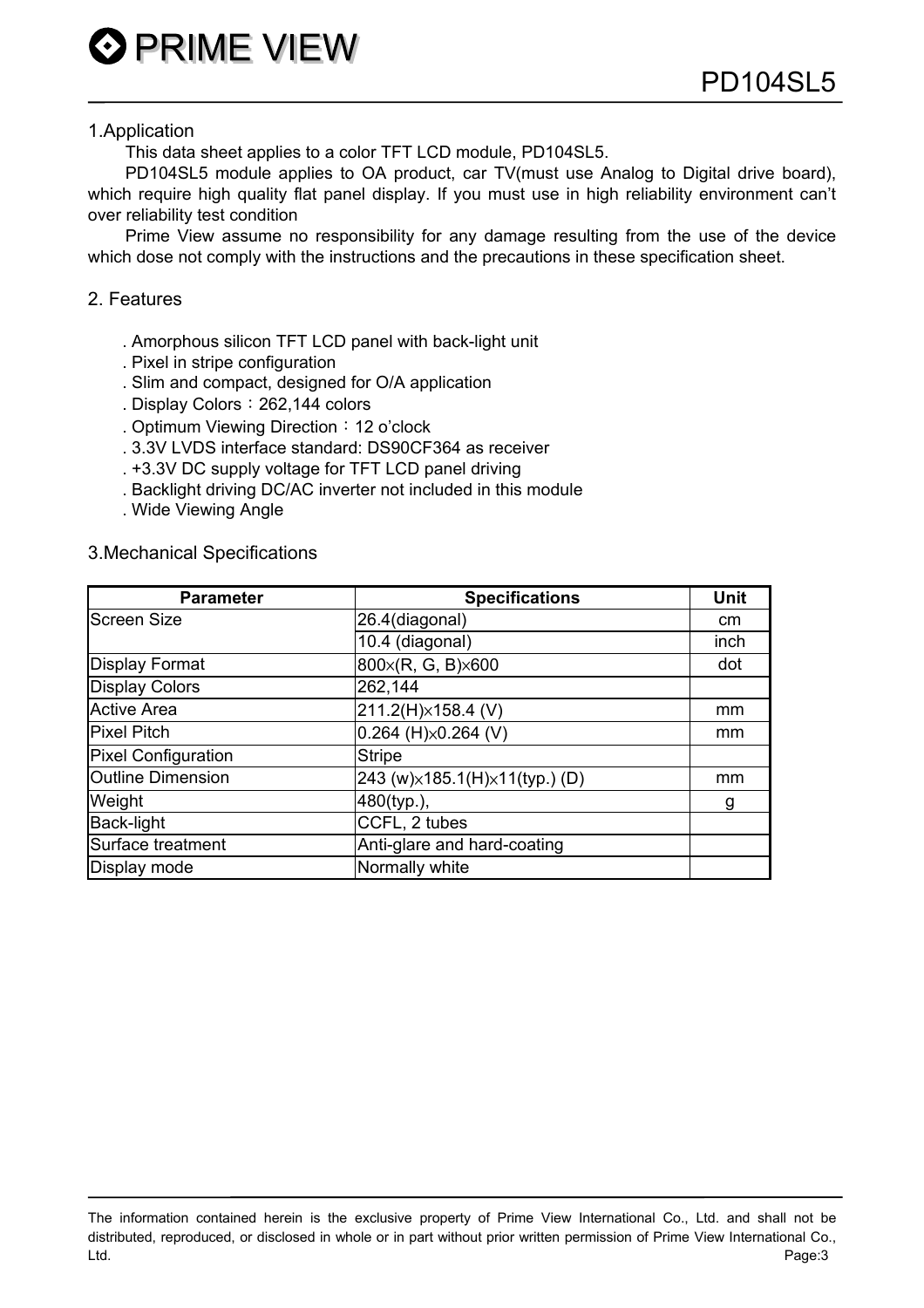## 4.Mechanical Drawing of TFT-LCD Module



The information contained herein is the exclusive property of Prime View International Co., Ltd. and shall not be distributed, reproduced, or disclosed in whole or in part without prior written permission of Prime View International Co., Ltd. Page:4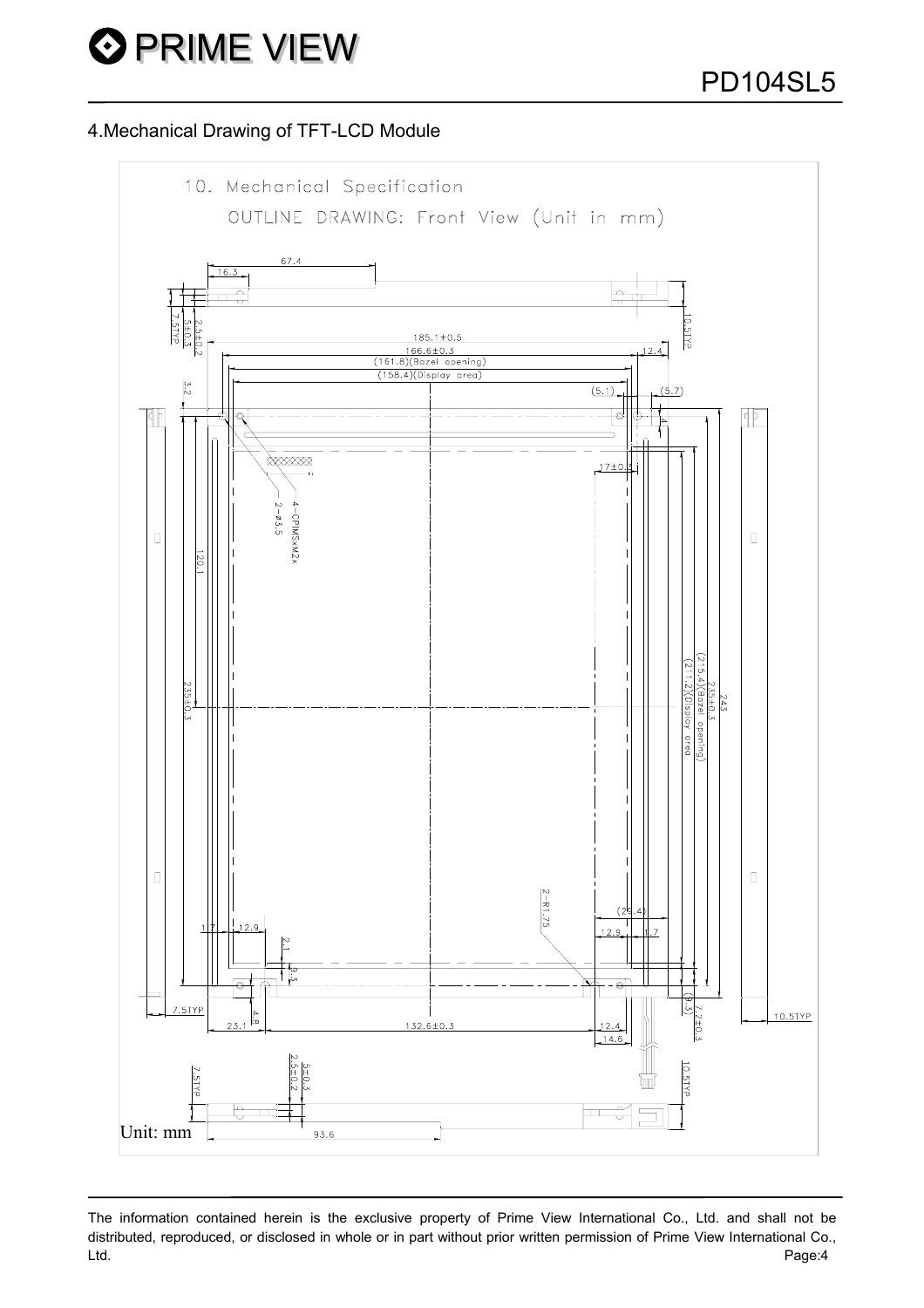

The information contained herein is the exclusive property of Prime View International Co., Ltd. and shall not be distributed, reproduced, or disclosed in whole or in part without prior written permission of Prime View International Co., Ltd. Page:5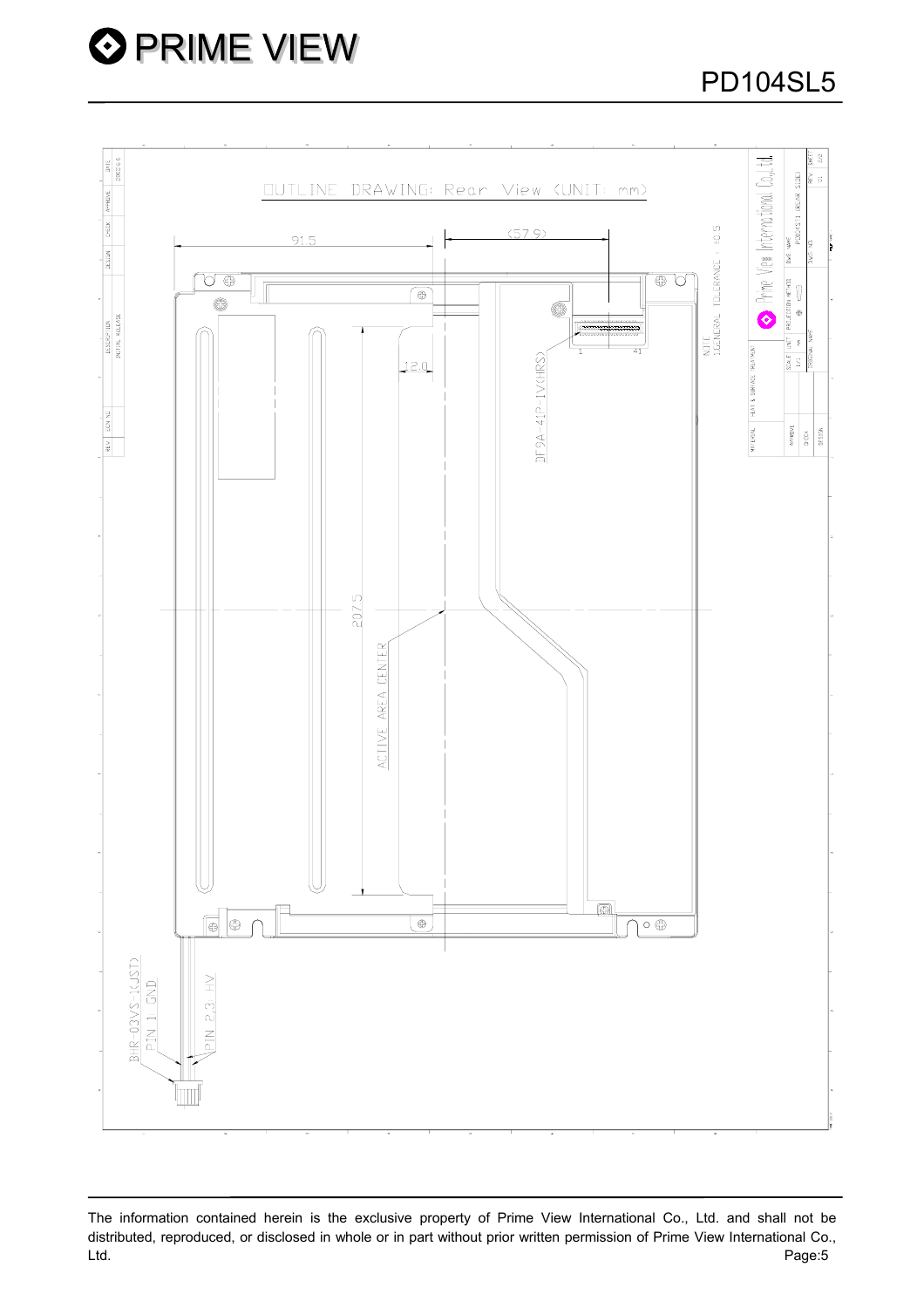# 5.Input Terminals

## 5-1) TFT-LCD Panel Driving

Connector type: Molex 55177-1491

| Pin No.        | Symbol     | <b>Function</b>                             | <b>Remark</b> |
|----------------|------------|---------------------------------------------|---------------|
|                | <b>VDD</b> | Power supply: +3.3V                         |               |
| $\overline{2}$ | <b>VDD</b> | Power supply: +3.3V                         |               |
| 3              | <b>GND</b> |                                             |               |
| 4              | <b>GND</b> |                                             |               |
| 5              | INO-       | Pixel data Transmission pair 0 (negative -) |               |
| 6              | $INO+$     | Pixel data Transmission pair 0 (positive +) |               |
| $\overline{7}$ | $IN1-$     | Pixel data Transmission pair 1 (negative -) |               |
| 8              | $IN1+$     | Pixel data Transmission pair 1 (positive +) |               |
| 9              | $IN2-$     | Pixel data Transmission pair 2 (negative -) |               |
| 10             | $IN2+$     | Pixel data Transmission pair 2 (positive +) |               |
| 11             | CLK-       | Sampling Clock (negative -)                 |               |
| 12             | $CLK+$     | Sampling Clock (positive +)                 |               |
| 13             | <b>GND</b> |                                             |               |
| 14             | <b>GND</b> |                                             |               |

Recommended Transmitter (DS90C\*363 of National Semiconductor) to PD104SL5 interface Assignment:

| Input Terminal<br>of DS 90C*363 |                |                | Graphic controller output signal | Output signal<br>symbol | <b>To PD104SL5</b><br>interface<br>terminal(Symbol) |
|---------------------------------|----------------|----------------|----------------------------------|-------------------------|-----------------------------------------------------|
| Symbol                          | No.            | Symbol         | Function                         |                         |                                                     |
| TIN <sub>0</sub>                | 44             | R <sub>0</sub> | Red pixel data (LSB)             |                         |                                                     |
| TIN1                            | 45             | R <sub>1</sub> | Red pixel data                   |                         |                                                     |
| TIN <sub>2</sub>                | 47             | R <sub>2</sub> | Red pixel data                   | Tout <sub>0</sub> - $-$ | - No.5 : IN0-                                       |
| TIN <sub>3</sub>                | 48             | R <sub>3</sub> | Red pixel data                   |                         |                                                     |
| TIN4                            | $\mathbf{1}$   | R <sub>4</sub> | Red pixel data                   | Tout $0+$ $-$           | -No.6 : IN0+                                        |
| TIN <sub>5</sub>                | 3              | R <sub>5</sub> | Red pixel data(MSB)              |                         |                                                     |
| TIN <sub>6</sub>                | 4              | G <sub>0</sub> | Green pixel data (LSB)           |                         |                                                     |
| TIN7                            | 6              | G <sub>1</sub> | Green pixel data                 |                         |                                                     |
| TIN <sub>8</sub>                | $\overline{7}$ | G <sub>2</sub> | Green pixel data                 |                         |                                                     |
| TIN9                            | 9              | G <sub>3</sub> | Green pixel data                 | Tout1- $-$              | $-$ No.7 : IN1-                                     |
| <b>TIN10</b>                    | 10             | G4             | Green pixel data                 |                         |                                                     |
| <b>TIN11</b>                    | 12             | G <sub>5</sub> | Green pixel data(MSB)            | Tout $1+ -$             | $-No.8:IN1+$                                        |
| <b>TIN12</b>                    | 13             | B <sub>0</sub> | Blue pixel data(LSB)             |                         |                                                     |
| <b>TIN13</b>                    | 15             | <b>B1</b>      | Blue pixel data                  |                         |                                                     |
| <b>TIN14</b>                    | 16             | B <sub>2</sub> | Blue pixel data                  |                         |                                                     |
| <b>TIN15</b>                    | 18             | B <sub>3</sub> | Blue pixel data                  |                         |                                                     |
| <b>TIN16</b>                    | 19             | <b>B4</b>      | Blue pixel data                  | Tout $2-$               | $-$ No.9 : IN2-                                     |
| <b>TIN17</b>                    | 20             | B <sub>5</sub> | Blue pixel data(MSB)             |                         |                                                     |
| <b>TIN18</b>                    | 22             | <b>NC</b>      | No connection                    | Tout $2+$ –             | $-N0.10 : IN2+$                                     |
| <b>TIN19</b>                    | 23             | <b>NC</b>      | No connection                    |                         |                                                     |
| <b>TIN20</b>                    | 25             | <b>ENAB</b>    | Compound Synchronization signal  |                         |                                                     |
| CLK in                          | 26             | <b>NCLK</b>    | Data sampling clock              | <b>TCLK out-</b>        | No.11 : CLK IN-                                     |
|                                 |                |                |                                  | TCLK out+               | No.12 : CLK IN+                                     |

The information contained herein is the exclusive property of Prime View International Co., Ltd. and shall not be distributed, reproduced, or disclosed in whole or in part without prior written permission of Prime View International Co., Ltd. Page:6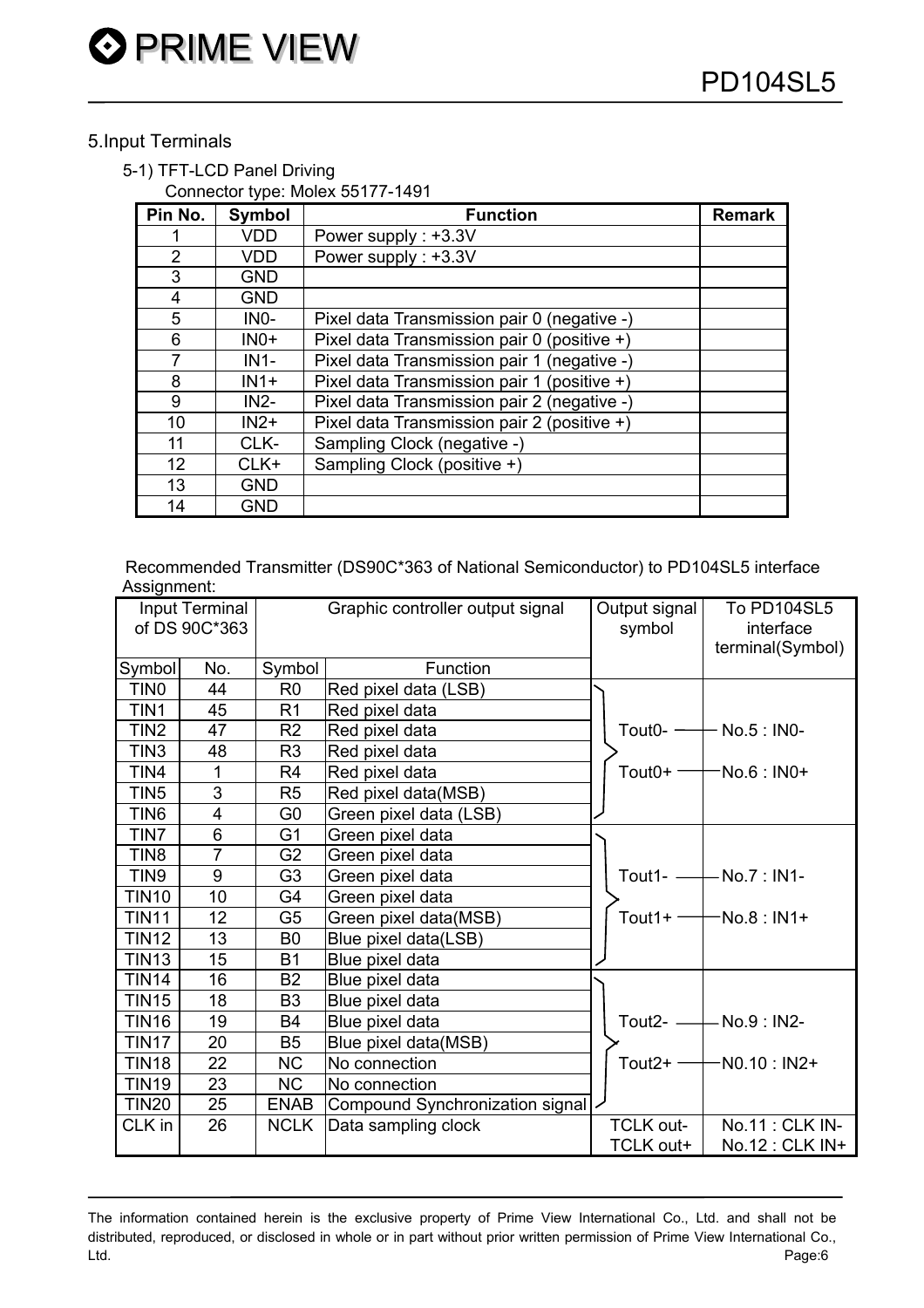Data stream of IN0-/+, IN1-/+ and IN2-/+ for PD104SL5



LVDS Interface Block Diagram



#### 5-2) Backlight driving

Connector type : "BHR-02VS-1" of Japan Solderless Terminal MFG Co. LTD

| PIN NO. | Symbol | <b>Description</b> | <b>Remark</b>  |
|---------|--------|--------------------|----------------|
|         |        | lGround            | White          |
|         |        | Lamp power input   | Pink (or Gray) |
| ັ       |        | Lamp power input   | Pink (or Gray) |

The information contained herein is the exclusive property of Prime View International Co., Ltd. and shall not be distributed, reproduced, or disclosed in whole or in part without prior written permission of Prime View International Co., Ltd. Page:7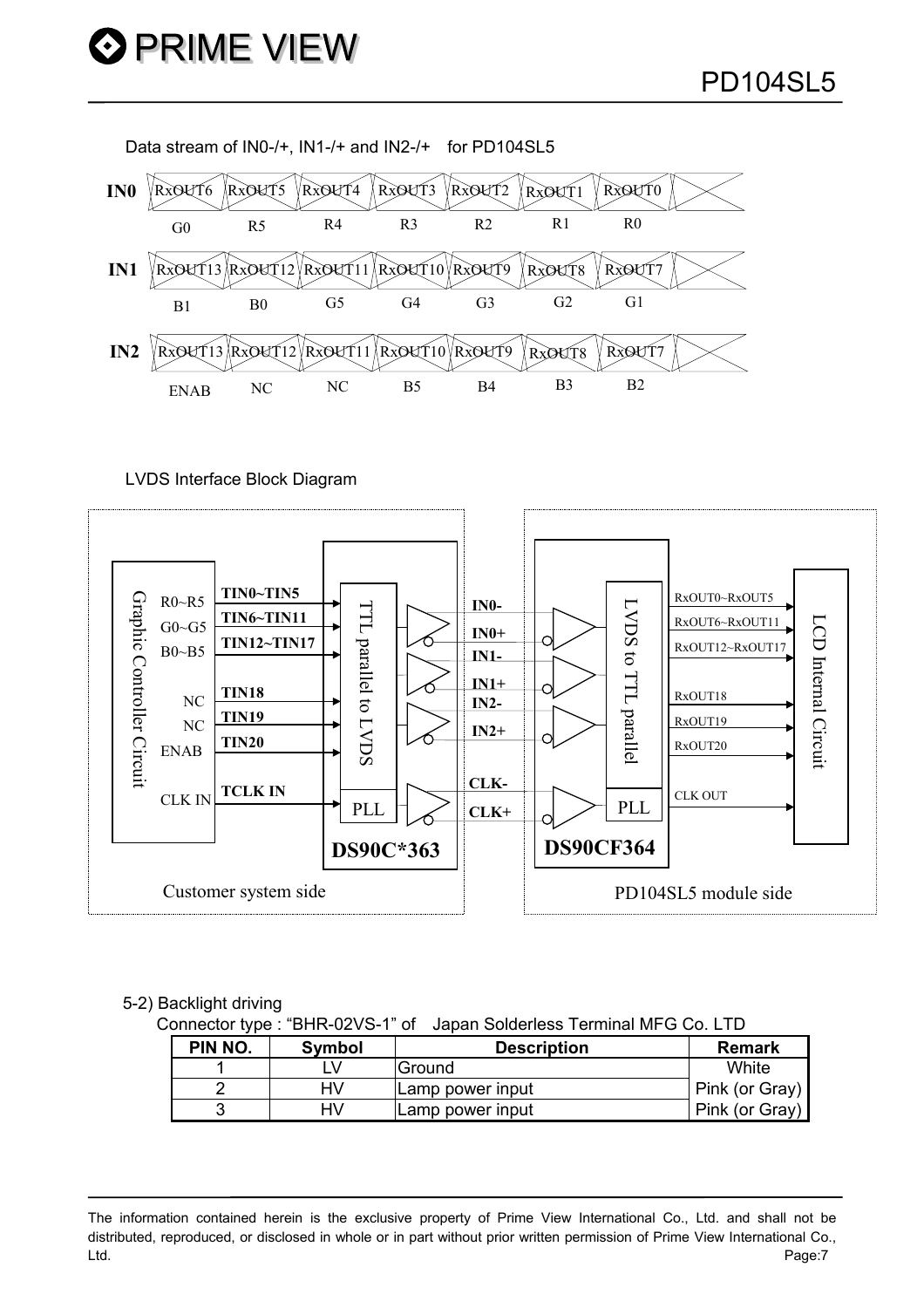#### 6.Absolute Maximum Ratings:

|                                    |                            |        |           |                 | GND=0V, Ta= $25^{\circ}$ C |
|------------------------------------|----------------------------|--------|-----------|-----------------|----------------------------|
| <b>Parameters</b>                  | Symbol                     | MIN.   | MAX.      | Unit            | <b>Remark</b>              |
| <b>Supply Voltage</b>              | V <sub>DD</sub>            | $-0.3$ | $+4.0$    |                 |                            |
| Input Signals Voltage              | $V_{IN}$                   | $-0.3$ | $VDD+0.3$ |                 | Note $6-1$                 |
| <b>Backlight Driving Voltage</b>   | V,                         |        | 2000      |                 |                            |
| <b>Backlight Driving Frequency</b> | F,                         |        | 100       | <b>KHz</b>      |                            |
| Storage Temperature                | ${\sf T}_{\tt ST}$         | $-20$  | $+60$     | $^{\circ}C$     | Note $6-2$                 |
| <b>Operating Temperature</b>       | $\mathsf{T}_{\mathsf{OP}}$ |        | $+50$     | $\rm ^{\circ}C$ |                            |

Note 6-1: LVDS signal

Note 6-2: Humidity : 80% RH Max. at Ta  $\leq 40^{\circ}$ C.

Maximum wet-bulb temperature is at 39 $^{\circ}$ C or less at Ta > 40 $^{\circ}$ C and no condensation.

## 7.Electrical Characteristics

| 7-1) Recommended Operating Conditions: |                       | GND = $0V \cdot Ta = 25^{\circ}C$ |                |      |             |                       |
|----------------------------------------|-----------------------|-----------------------------------|----------------|------|-------------|-----------------------|
| ltem                                   | Symbol                | Min.                              | Typ.           | Max. | Unit        | <b>Remark</b>         |
| <b>Supply Voltage</b>                  | <b>VDD</b>            | 3.0                               | 3.3            | 3.6  | V           |                       |
| <b>Current Dissipation</b>             | l <sub>DD</sub>       | -                                 | 350            | 450  | mA          | Note 7-1              |
| LVDS Differential input high threshold | <b>V<sub>TH</sub></b> | -                                 |                | 100  | mV          | Note $7-2$            |
| LVDS Differential input low threshold  | V <sub>TL</sub>       | $-100$                            |                |      |             |                       |
| Lamp Current                           | IFL                   | 6.0                               | 14.0           | 16.0 | mA          | Note $7-3$            |
|                                        |                       |                                   |                |      |             | Note 7-5              |
| Lamp Voltage                           | $V_{L}$               | 400                               | 550            | 600  | <b>Vrms</b> | Note 7-3              |
| Lamp Initial Voltage                   | $V_{\text{SFL}}$      |                                   |                | 875  | Vrms        | at Ta= $25^{\circ}$ C |
|                                        |                       |                                   |                |      |             | Note 7-4              |
|                                        |                       |                                   | $\blacksquare$ | 1300 |             | at Ta= $0^{\circ}$ C  |
|                                        |                       |                                   |                |      |             | <b>Note 7-4</b>       |
| Lamp Driving Frequency                 | $F_{\rm L}$           | 30                                | 55             | 60   | <b>KHz</b>  |                       |
| Lamp power consumption                 |                       | 4                                 | 8              | 11   | W           | Note 7-5              |
| Lamp Life Time                         |                       | 10000                             | 15000          |      | <b>Hrs</b>  | Note 7-6              |
| <b>LCD Panel Life Time(MTBF)</b>       |                       |                                   | 50000          |      | <b>Hrs</b>  |                       |

Note 7-1 : To test the current dissipation of VDD, using the "color bars" testing pattern shown as below

|  | $\overline{2}$ | 3 | 5 | 6 | 8 | 2.<br>3.<br>4.<br>5.<br>6.<br>7. | White<br>Yellow<br>Cyan<br>Green<br>Magenta<br>Red<br><b>Blue</b> |
|--|----------------|---|---|---|---|----------------------------------|-------------------------------------------------------------------|
|  |                |   |   |   |   |                                  | <b>Black</b>                                                      |

Idd current dissipation testing pattern

The information contained herein is the exclusive property of Prime View International Co., Ltd. and shall not be distributed, reproduced, or disclosed in whole or in part without prior written permission of Prime View International Co., Ltd. Page:8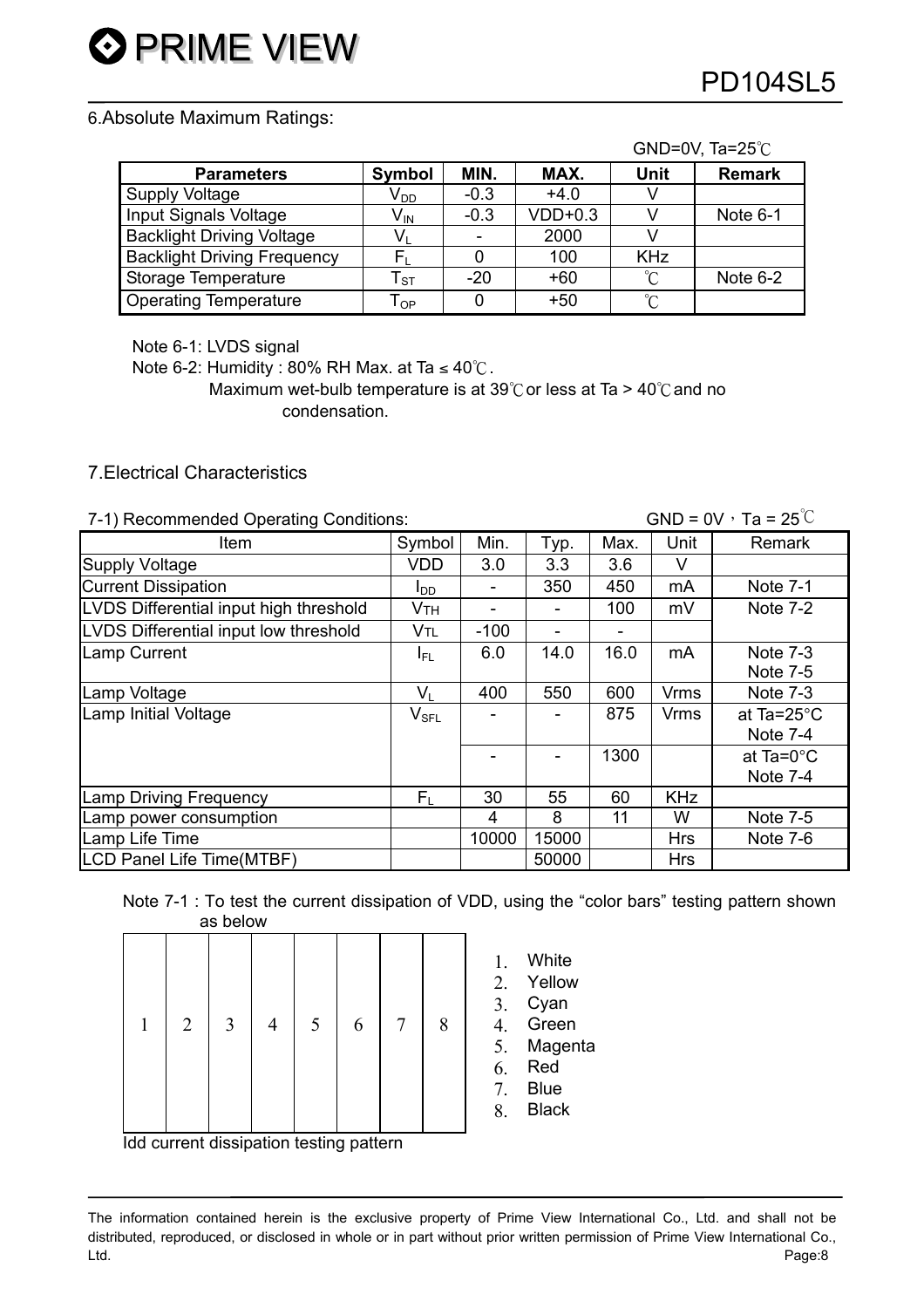Note 7-2 : Please refers to DS90CF364 specification by National Semiconductor Corporation. This LCD module conforms to LVDS standard.

- Note 7-3 : The back-light driving waveform should be as closed to sine-wave as possible. In order to satisfy the quality of B/L , no matter use what kind of inverter , the output lamp current must between Min. and Max. to avoid the abnormal display image caused by B/L.
- Note 7-4 : Not including the efficiency of backlight DC/AC inverter
- Note 7-5 : Lamp current is measured with current meter for high frequency as shown below



Lamp current dissipation testing configuration

Note 7-6: The life time is determined as the time at which brightness of lamp is 50% compare to that of initial value at the typical lamp current.

7-2) Input / Output signal timing chart (A) Vertical Timing



The information contained herein is the exclusive property of Prime View International Co., Ltd. and shall not be distributed, reproduced, or disclosed in whole or in part without prior written permission of Prime View International Co., Ltd. Page:9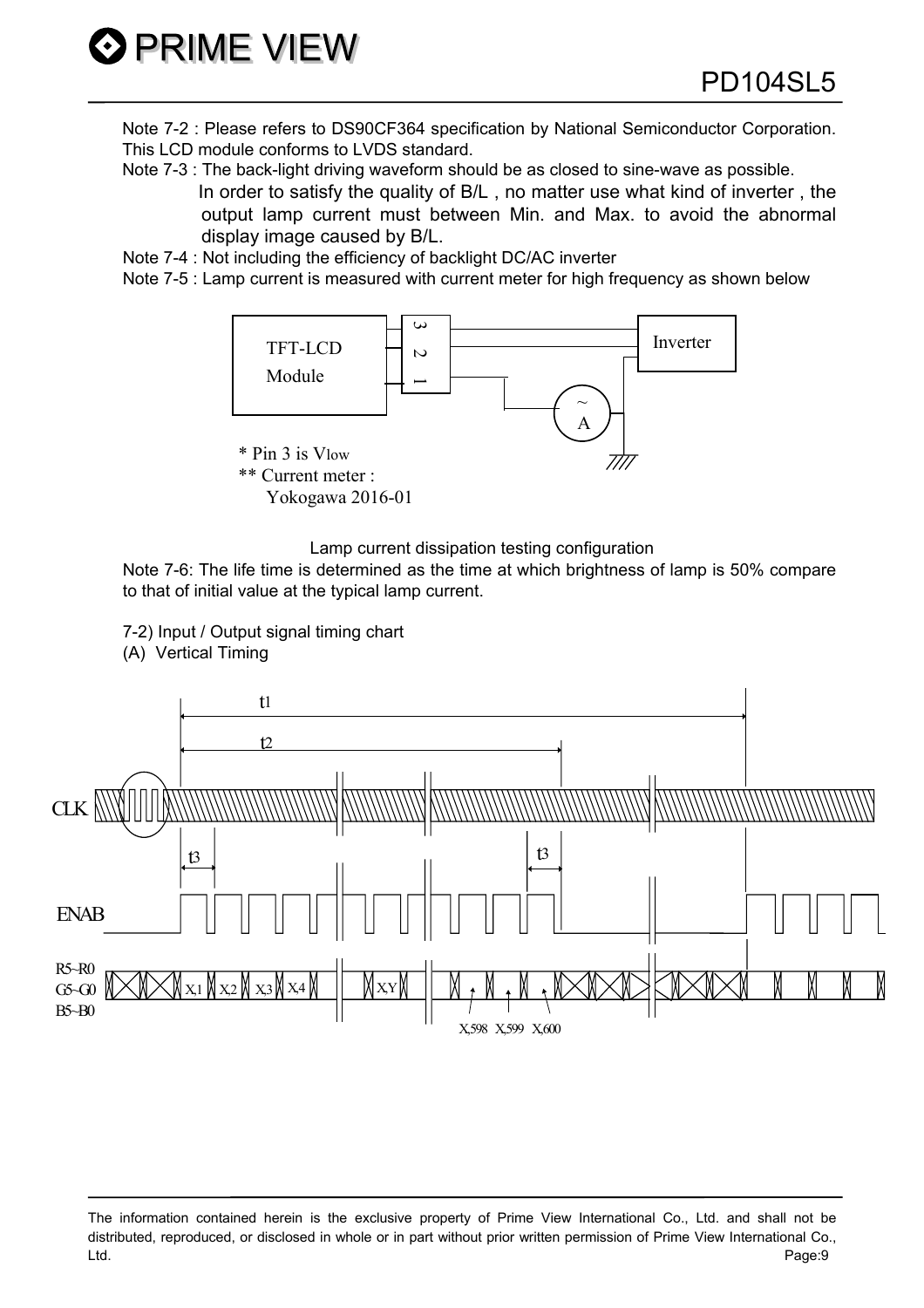PD104SL5



The information contained herein is the exclusive property of Prime View International Co., Ltd. and shall not be distributed, reproduced, or disclosed in whole or in part without prior written permission of Prime View International Co., Ltd. Page:10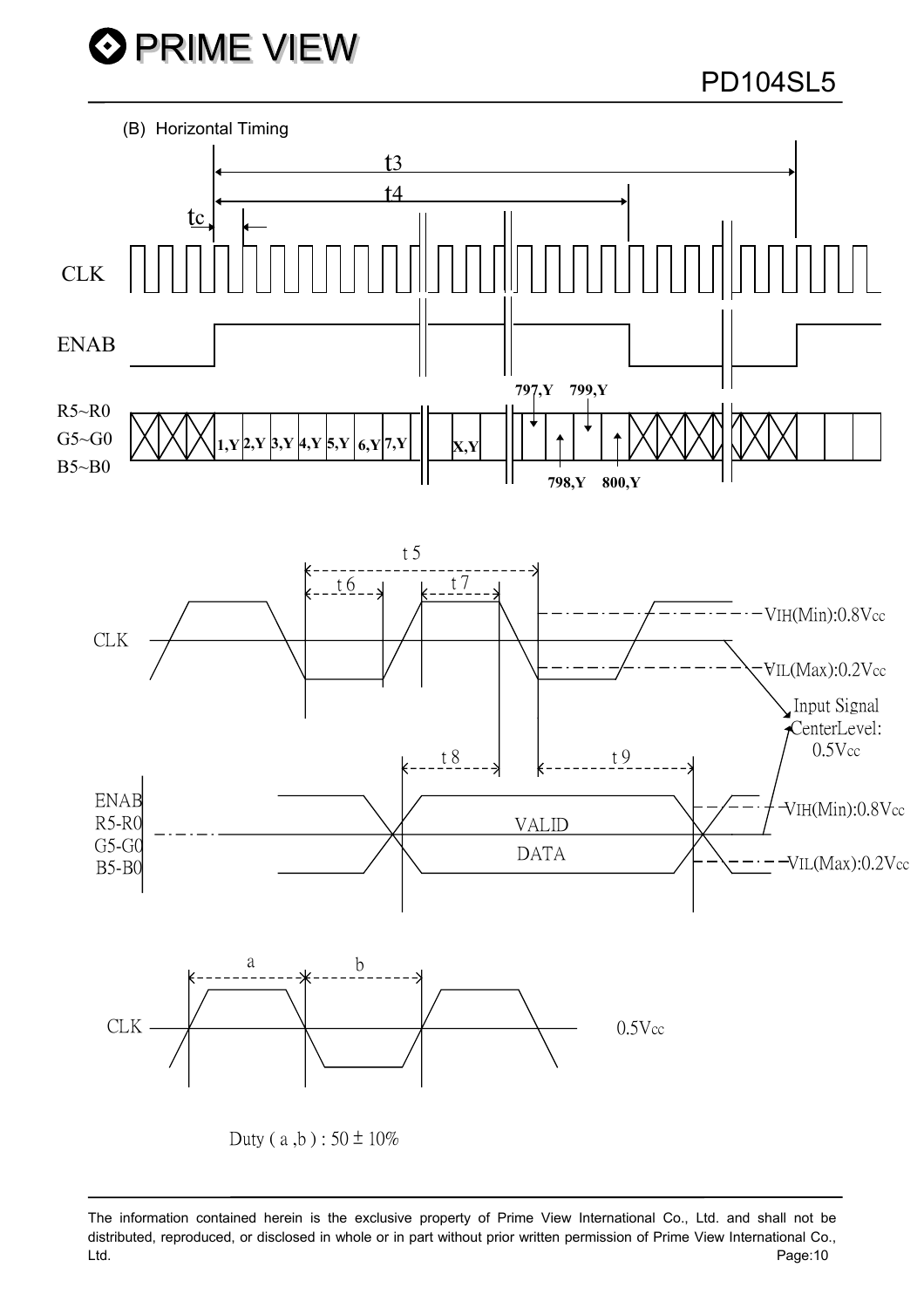#### D) Timing Specifications

| <b>Item</b>                    | symbol         | Min.                 | Typ.                 | Max.                 |    | Unit   Remark |
|--------------------------------|----------------|----------------------|----------------------|----------------------|----|---------------|
| Frame Cycling                  | t1             | 604 X t <sub>3</sub> | 628 X t3             | 800 X t3             |    |               |
|                                |                |                      | 16.58                |                      | ms |               |
| <b>Vertical Display Period</b> | t2             | 600 X t <sub>3</sub> | 600 X t <sub>3</sub> | 600 X t <sub>3</sub> |    |               |
| Horizontal Scanning Time       | t3             | 920X t5              | 1056 X t5            | 1064 X t5            |    |               |
|                                |                |                      | 26.4                 |                      | us |               |
| Horizontal Display Period      | t4             | 800 X t5             | 800 X t5             | 800 X t5             |    |               |
| Clock Cycle                    | t <sub>5</sub> |                      | 25.0                 |                      | ns |               |
| Clock High Level Time          | t6             | 9.0                  |                      |                      | ns |               |
| Clock Low Level Time           | t7             | 9.0                  |                      |                      | ns |               |
| Hold time                      | t8             | 4.0                  |                      |                      | ns |               |
| Setup time                     | t9             | 5.0                  |                      |                      | ns |               |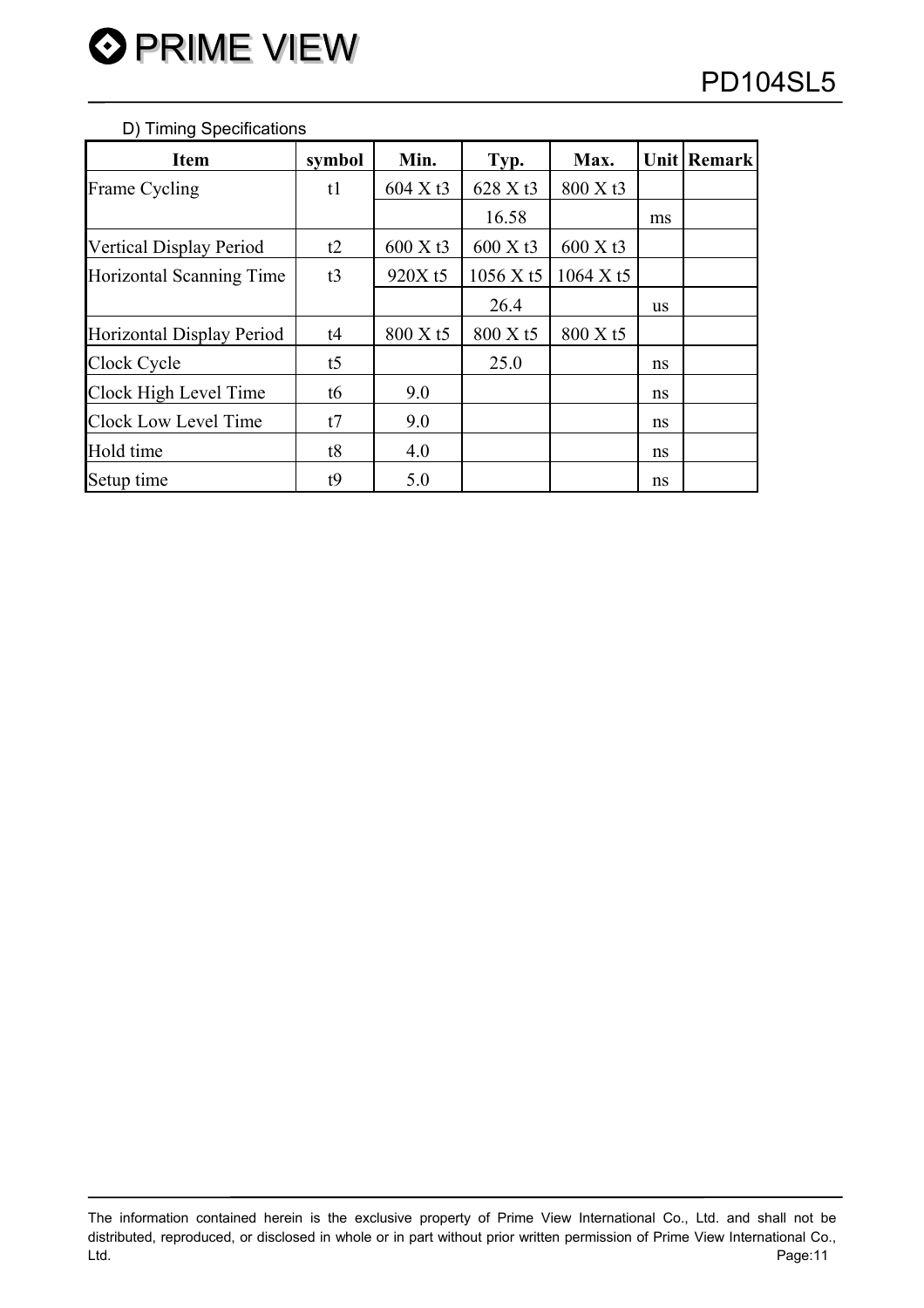## 7-3) Display Color and Gray Scale Reference

**O** PRIME VIEW

|              |                  | <b>Input Color Data</b> |                |                |                |                |                |                |                |                |                |              |                |                  |                |                |                |                |                |
|--------------|------------------|-------------------------|----------------|----------------|----------------|----------------|----------------|----------------|----------------|----------------|----------------|--------------|----------------|------------------|----------------|----------------|----------------|----------------|----------------|
|              | Color            |                         |                | Red            |                |                |                |                |                | Green          |                |              |                |                  |                | <b>Blue</b>    |                |                |                |
|              |                  | R5                      | R4             | R <sub>3</sub> | R <sub>2</sub> | R <sub>1</sub> | R <sub>0</sub> |                |                |                | G5 G4 G3 G2 G1 |              | G <sub>0</sub> | <b>B5 B4</b>     |                | <b>B3</b>      | B2 B1          |                | <b>B0</b>      |
|              | <b>Black</b>     | $\mathbf 0$             | 0              | 0              | $\overline{0}$ | $\overline{0}$ | 0              | $\mathbf 0$    | 0              | $\mathbf 0$    | $\mathbf 0$    | $\mathbf 0$  | $\mathbf 0$    | 0                | 0              | 0              | 0              | 0              | 0              |
|              | Red (63)         | $\mathbf{1}$            | $\overline{1}$ | $\mathbf{1}$   | $\overline{1}$ | 1              | 1              | 0              | 0              | 0              | 0              | 0            | 0              | 0                | 0              | $\mathbf 0$    | 0              | 0              | 0              |
|              | Green (63)       | $\mathbf 0$             | $\overline{0}$ | 0              | $\mathbf 0$    | $\mathbf 0$    | $\overline{0}$ | 1              | $\overline{1}$ | $\overline{1}$ | $\overline{1}$ | $\mathbf{1}$ | 1              | 0                | 0              | 0              | 0              | 0              | 0              |
| <b>Basic</b> | <b>Blue (63)</b> | $\pmb{0}$               | $\mathbf 0$    | $\mathbf 0$    | $\mathbf 0$    | $\mathbf 0$    | $\overline{0}$ | $\mathbf 0$    | $\overline{0}$ | $\mathbf 0$    | $\mathbf 0$    | $\mathsf 0$  | $\mathbf 0$    | $\mathbf{1}$     | $\overline{1}$ | 1              | $\overline{1}$ | $\overline{1}$ | 1              |
| Colors       | Cyan             | $\overline{0}$          | $\overline{0}$ | $\overline{0}$ | $\overline{0}$ | $\overline{0}$ | $\overline{0}$ | $\overline{1}$ | $\overline{1}$ | $\overline{1}$ | $\overline{1}$ | $\mathbf 1$  | $\mathbf 1$    | $\mathbf 1$      | 1              | 1              | 1              | 1              | $\overline{1}$ |
|              | Magenta          | 1                       | 1              | 1              | 1              | 1              | 1              | $\overline{0}$ | $\overline{0}$ | $\overline{0}$ | $\mathbf 0$    | 0            | 0              | 1                | 1              | 1              | 1              | 1              | 1              |
|              | Yellow           | 1                       | 1              | 1              | 1              | 1              | 1              | 1              | 1              | 1              | 1              | $\mathbf 1$  | $\mathbf 1$    | $\boldsymbol{0}$ | $\mathbf 0$    | $\mathbf 0$    | $\mathbf 0$    | $\mathbf 0$    | $\mathbf 0$    |
|              | White            | 1                       | 1              | 1              | 1              | 1              | 1              | 1              | $\overline{1}$ | $\overline{1}$ | $\overline{1}$ | $\mathbf 1$  | $\overline{1}$ | $\mathbf{1}$     | $\mathbf{1}$   | $\overline{1}$ | $\mathbf{1}$   | $\overline{1}$ | $\overline{1}$ |
|              | Red (00)         | $\mathbf 0$             | 0              | 0              | $\overline{0}$ | $\overline{0}$ | $\mathbf 0$    | $\mathbf 0$    | $\mathbf 0$    | 0              | 0              | 0            | 0              | 0                | 0              | 0              | 0              | $\mathbf 0$    | $\pmb{0}$      |
|              | Red (01)         | $\overline{0}$          | $\overline{0}$ | $\overline{0}$ | $\overline{0}$ | $\overline{0}$ | $\overline{1}$ | $\mathbf 0$    | 0              | 0              | 0              | 0            | 0              | 0                | 0              | 0              | 0              | $\mathbf 0$    | $\pmb{0}$      |
|              | Red (02)         | $\overline{0}$          | $\overline{0}$ | $\overline{0}$ | $\mathbf 0$    | 1              | $\overline{0}$ | 0              | 0              | 0              | 0              | 0            | 0              | 0                | $\overline{0}$ | $\mathbf 0$    | $\mathbf 0$    | $\mathbf 0$    | $\mathbf 0$    |
|              | Darker           |                         |                |                |                |                |                |                |                |                |                |              |                |                  |                |                |                |                |                |
| Red          |                  |                         |                |                |                |                |                | ↓              | ↓              | ↓              | ↓              | ↓            | ↓              | ↓                | ↓              | ↓              | ↓              | ↓              | ↓              |
|              | <b>Brighter</b>  |                         |                |                |                |                |                |                |                |                |                |              |                |                  |                |                |                |                |                |
|              | Red (61)         | $\mathbf{1}$            | $\mathbf{1}$   | 1              | 1              | $\mathbf 0$    | 1              | 0              | 0              | 0              | 0              | 0            | 0              | 0                | 0              | 0              | 0              | 0              | $\mathbf 0$    |
|              | Red (62)         | 1                       | $\mathbf{1}$   | $\overline{1}$ | $\mathbf{1}$   | 1              | $\mathbf 0$    | 0              | 0              | 0              | 0              | 0            | 0              | 0                | 0              | 0              | 0              | 0              | $\mathbf 0$    |
|              | Red (63)         | 1                       | $\overline{1}$ | $\overline{1}$ | $\mathbf{1}$   | $\mathbf 1$    | $\overline{1}$ | $\mathbf 0$    | 0              | 0              | 0              | 0            | 0              | 0                | 0              | 0              | 0              | 0              | $\mathbf 0$    |
|              | Green (00)       | 0                       | 0              | 0              | 0              | 0              | 0              | 0              | $\mathbf 0$    | $\mathbf 0$    | $\mathbf 0$    | $\mathsf 0$  | 0              | 0                | $\overline{0}$ | $\pmb{0}$      | $\overline{0}$ | $\pmb{0}$      | $\overline{0}$ |
|              | Green (01)       | 0                       | 0              | 0              | 0              | 0              | 0              | 0              | $\mathbf 0$    | $\mathbf 0$    | 0              | 0            | $\mathbf{1}$   | 0                | 0              | 0              | 0              | $\pmb{0}$      | 0              |
|              | Green (02)       | 0                       | 0              | 0              | 0              | 0              | 0              | 0              | 0              | $\overline{0}$ | 0              | $\mathbf{1}$ | 0              | 0                | 0              | 0              | 0              | $\mathbf 0$    | $\overline{0}$ |
|              | Darker           |                         |                |                |                |                |                |                |                |                |                |              |                |                  |                |                |                |                |                |
| Green        |                  | ↓                       | ↓              | ↓              | ↓              | ↓              | ↓              |                |                | ↓              | ↓              | ↓            | ↓              | ↓                | ↓              | ↓              | ↓              | ↓              | ↓              |
|              | <b>Brighter</b>  |                         |                |                |                |                |                |                |                |                |                |              |                |                  |                |                |                |                |                |
|              | Green (61)       | 0                       | 0              | 0              | 0              | 0              | 0              | 1              | 1              | 1              | 1              | 0            | 1              | 0                | 0              | 0              | 0              | 0              | 0              |
|              | Green (62)       | 0                       | 0              | 0              | 0              | 0              | 0              | 1              | $\mathbf 1$    | 1              | $\mathbf{1}$   | $\mathbf 1$  | 0              | 0                | 0              | 0              | 0              | 0              | $\mathbf 0$    |
|              | Green (63)       | 0                       | 0              | 0              | 0              | 0              | 0              | $\mathbf 1$    | $\overline{1}$ | $\overline{1}$ | $\mathbf{1}$   | $\mathbf 1$  | $\overline{1}$ | 0                | 0              | 0              | 0              | 0              | 0              |
|              | <b>Blue (00)</b> | 0                       | $\overline{0}$ | $\overline{0}$ | $\overline{0}$ | $\overline{0}$ | $\overline{0}$ | $\mathbf 0$    | $\mathbf 0$    | $\overline{0}$ | $\overline{0}$ | 0            | 0              | 0                | 0              | $\pmb{0}$      | 0              | 0              | $\overline{0}$ |
|              | <b>Blue (01)</b> | 0                       | 0              | 0              | 0              | 0              | 0              | 0              | 0              | 0              | 0              | 0            | 0              | $\mathbf 0$      | $\mathbf 0$    | $\mathbf 0$    | 0              | $\mathbf 0$    | $\overline{1}$ |
|              | <b>Blue (02)</b> | 0                       | 0              | 0              | $\overline{0}$ | 0              | $\overline{0}$ | 0              | 0              | 0              | 0              | 0            | 0              | 0                | 0              | 0              | $\overline{0}$ | 1              | 0              |
|              | Darker           |                         |                |                |                |                |                |                |                |                |                |              |                |                  |                |                |                |                |                |
| <b>Blue</b>  |                  | ↓                       | ↓              | ↓              | ↓              | ↓              | ↓              |                |                |                |                | ↓            | ↓              |                  |                | ↓              | ↓              | ↓              | ↓              |
|              | <b>Brighter</b>  |                         |                |                |                |                |                |                |                |                |                |              |                |                  |                |                |                |                |                |
|              | <b>Blue (61)</b> | 0                       | 0              | 0              | 0              | 0              | 0              | 0              | 0              | 0              | 0              | 0            | 0              | 1                | 1              | 1              | 1              | 0              | $\mathbf{1}$   |
|              | <b>Blue (62)</b> | 0                       | 0              | 0              | 0              | 0              | 0              | 0              | 0              | 0              | 0              | 0            | 0              | 1                | 1              | 1              | 1              | 1              | $\pmb{0}$      |
|              | <b>Blue (63)</b> | $\overline{0}$          | $\overline{0}$ | 0              | $\overline{0}$ | 0              | 0              | 0              | 0              | 0              | 0              | 0            | 0              | 1                | 1              | 1              | 1              | 1              | $\overline{1}$ |

The information contained herein is the exclusive property of Prime View International Co., Ltd. and shall not be distributed, reproduced, or disclosed in whole or in part without prior written permission of Prime View International Co., Ltd. Page:12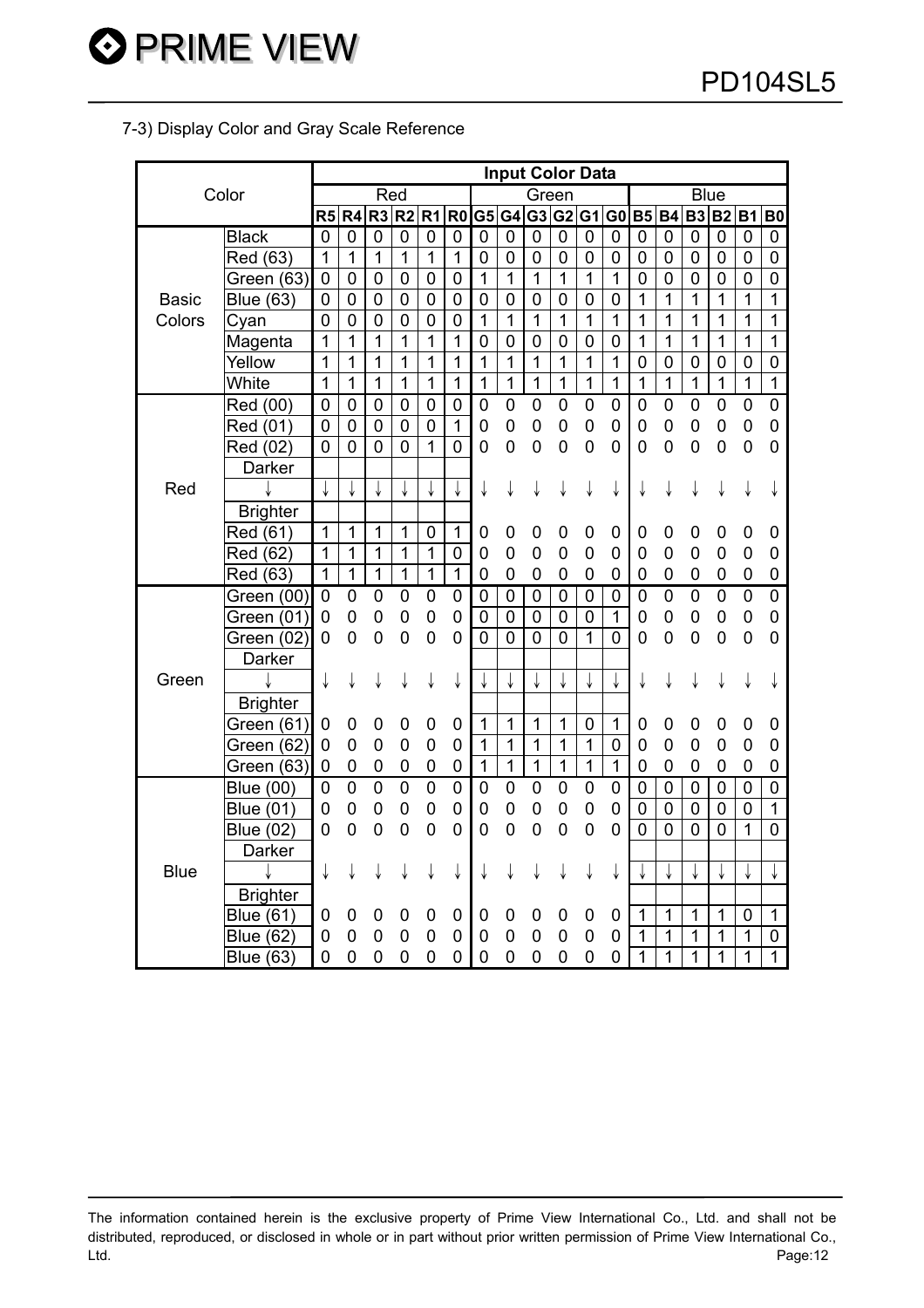

## 7-4) Pixel Arrangement

The LCD module pixel arrangement is the stripe.

| GBRGBRGB 1st Line<br>R<br>RGBRGB 2 nd Line<br>GB 3rd Line<br>1 st Pixel | $R$ G $B$<br>$R$ G $B$<br>B<br>800th Pixel |  |
|-------------------------------------------------------------------------|--------------------------------------------|--|
| 1 Pixel = $\ R\ $ B                                                     |                                            |  |
| 598 th Line<br>R G B<br>599th Line<br>RGBRGB<br>600th Line<br>BRGB      | $R$ G $B$<br>$R$ G $B$<br>$R$ G $B$        |  |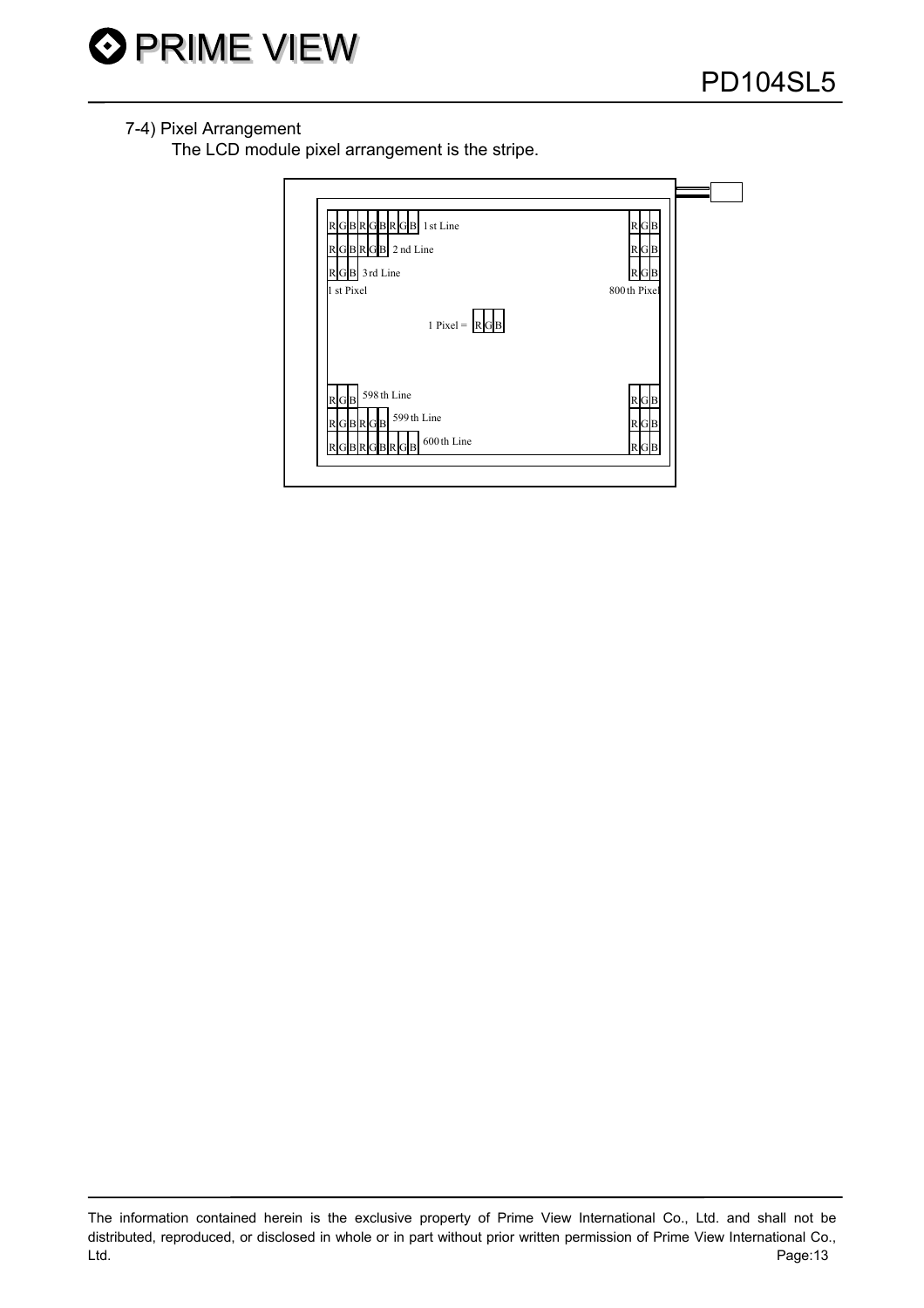

#### 8. Power On Sequence



- 1. The supply voltage for input signals should be same as  $V_{CC}$ .
- 2. When the power is off , please keep whole signals (Hsync, Vsync, CLK, Data) low level or high impedance

The information contained herein is the exclusive property of Prime View International Co., Ltd. and shall not be distributed, reproduced, or disclosed in whole or in part without prior written permission of Prime View International Co., Ltd. Page:14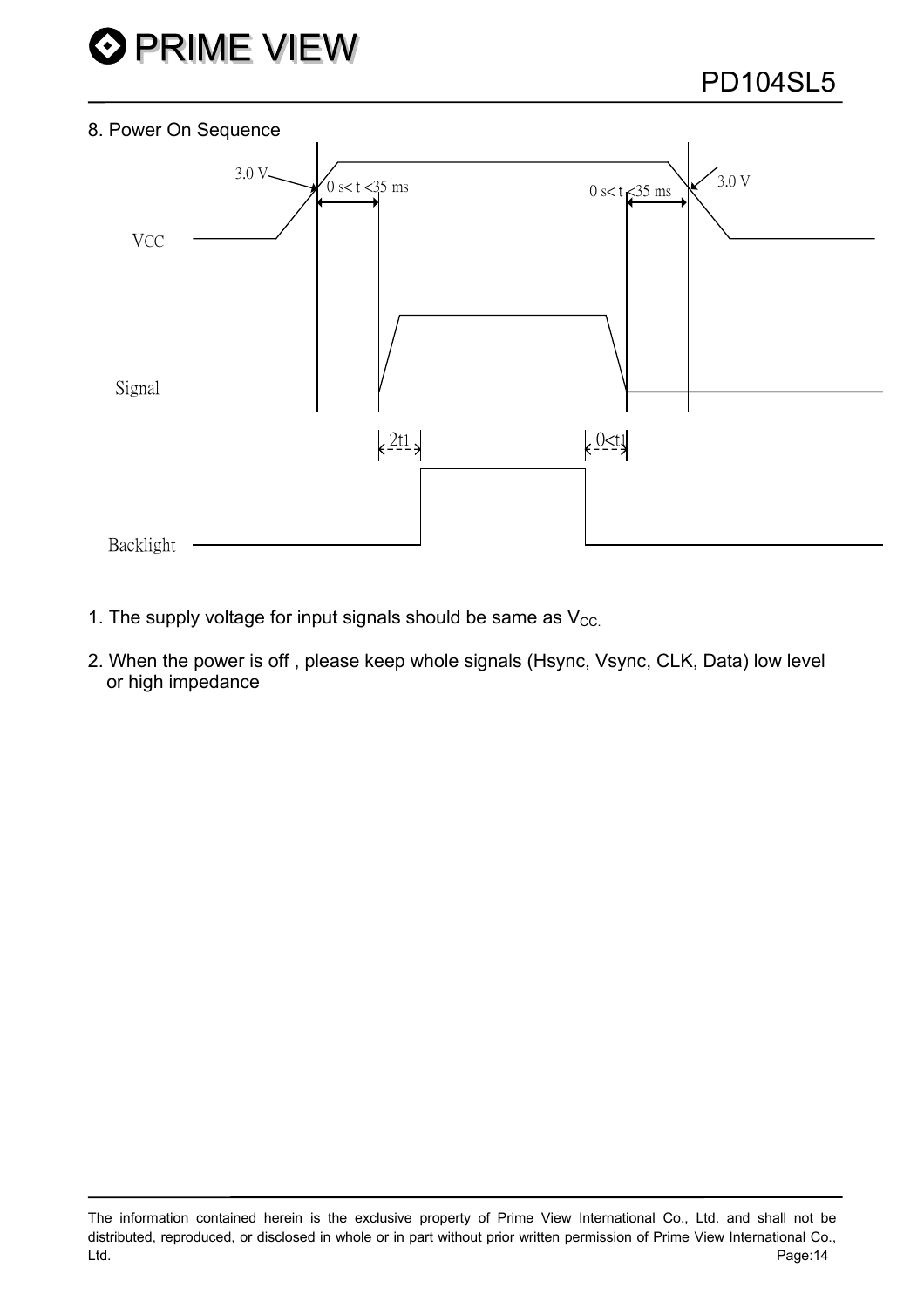## 9.) Optical Characteristics

#### 9-1) Specification:

| Ta = $25^{\circ}$ C       |             |                 |                                          |       |       |       |                              |                |  |  |  |
|---------------------------|-------------|-----------------|------------------------------------------|-------|-------|-------|------------------------------|----------------|--|--|--|
| <b>Parameter</b>          |             | Symbol          | <b>Condition</b>                         | MIN.  | TYP.  | MAX.  | <b>Unit</b>                  | <b>Remarks</b> |  |  |  |
|                           | Horizontal  | $\theta$        |                                          | ±55   | ±60   |       | deg                          |                |  |  |  |
|                           |             | $\theta$ (to 12 |                                          | 50    | 55    |       | deg                          | Note 9-1       |  |  |  |
| <b>Viewing Angle</b>      | Vertical    | o'clock)        | $CR \ge 10$                              |       |       |       |                              |                |  |  |  |
|                           |             | $\theta$ (to 6  |                                          | 35    | 40    |       | deg                          |                |  |  |  |
|                           |             | o'clock)        |                                          |       |       |       |                              |                |  |  |  |
| <b>Contrast Ratio</b>     |             | CR              | Optimum                                  | 100   | 180   |       | $\blacksquare$               | Note 9-2       |  |  |  |
|                           |             |                 | direction                                |       |       |       |                              |                |  |  |  |
| Response time             | <b>Rise</b> | Tr              | $\theta = 0^{\circ}$                     |       | 15    | 50    | ms                           | Note 9-4       |  |  |  |
|                           | Fall        | <b>Tf</b>       | $\varphi = 0^{\circ}$                    |       | 25    | 50    | ms                           |                |  |  |  |
| uminance.                 |             | L               | $\theta = 0^{\circ}/\varphi = 0^{\circ}$ | 300   | 350   |       | $\text{cd/m}^2$              | $Note 9-3$     |  |  |  |
| Luminance Uniformity      |             | U               |                                          | 55    | 80    |       | %                            | Note 9-5       |  |  |  |
| <b>White Chromaticity</b> |             | X               |                                          | 0.280 | 0.310 | 0.340 | $\overline{\phantom{a}}$     |                |  |  |  |
|                           |             | v               |                                          | 0.310 | 0.340 | 0.370 | $\qquad \qquad \blacksquare$ |                |  |  |  |
|                           |             | ТC              |                                          | 5300  | 5700  | 6100  | Κ                            |                |  |  |  |
| <b>Cross Talk Ratio</b>   |             | <b>CTK</b>      |                                          |       | -     | 3.5   | $\%$                         | Note 9-6       |  |  |  |

All the optical measurement shall be executed 30 minutes after backlight being turn-on. The optical characteristics shall be measured in dark room (ambient illumination on panel surface less than 1 Lux). The measuring configuration shows as following figure.



Optical characteristics measuring configuration

The information contained herein is the exclusive property of Prime View International Co., Ltd. and shall not be distributed, reproduced, or disclosed in whole or in part without prior written permission of Prime View International Co., Ltd. Page:15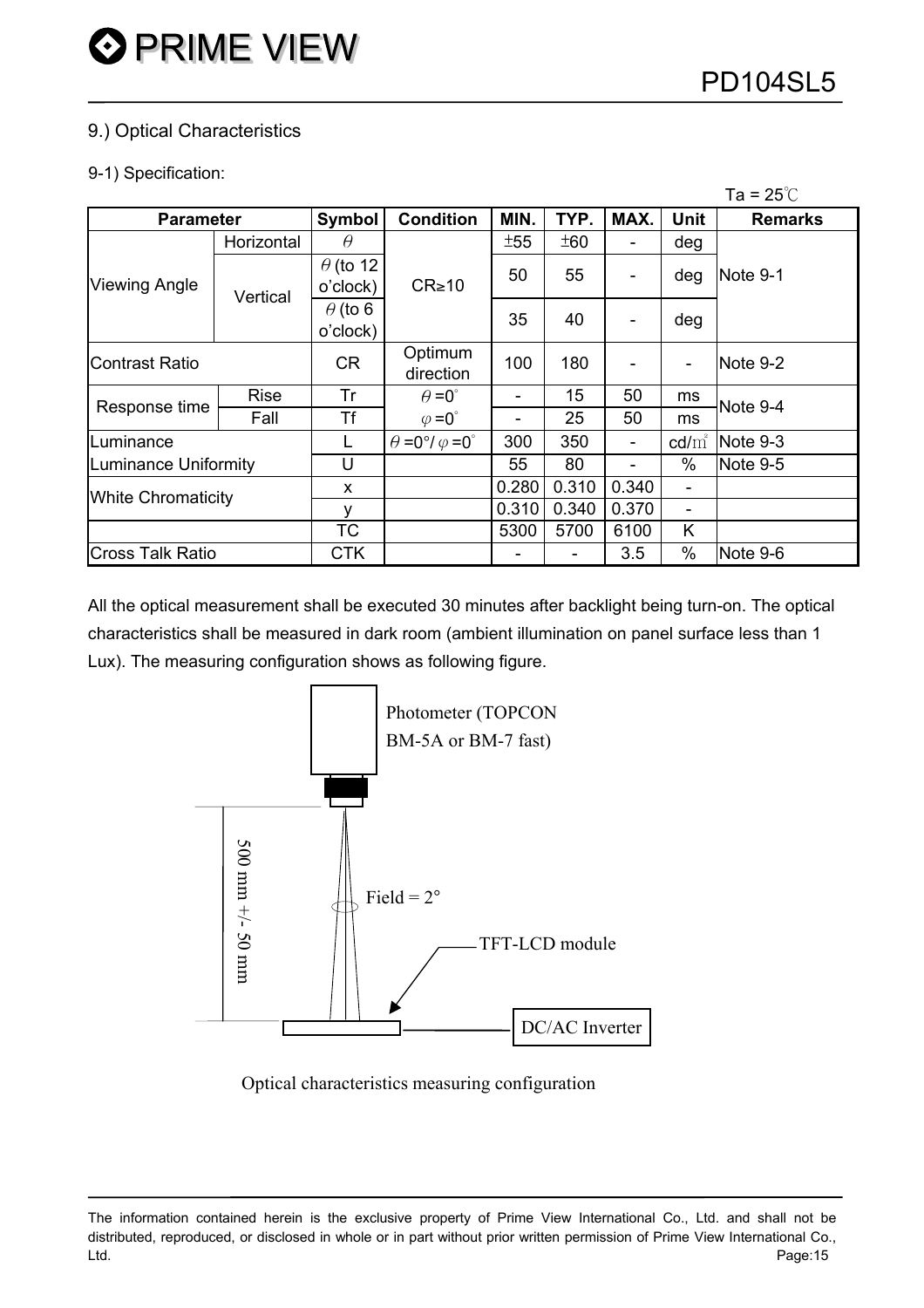Note  $9-1$ <sup> $\cdot$ </sup>: The definitions of viewing angles are as follows.



Note 9-2 : The definition of contrast ratio  $CR = \frac{Luminance}{I}$  at gray level 63  $=\frac{\text{minimize at gray level}}{\text{Luminance at gray level}}$ 

Note 9-3: Topcon BM-5A luminance meter 2°field of view is used in the testing (after 30 minutes' operation). The typical luminance value is measured at lamp current 14.0 mA.

Note 9-4: Definition of Response Time Tr and Tf:



Note 9-5: The uniformity of LCD is defined as

 $U =$  The Minimum Brightness of the 9 testing Points The Maximum Brightness of the 9 testing Points Luminance meter : BM-5A or BM-7 fast(TOPCON) Measurement distance : 500 mm +/- 50 mm Ambient illumination : < 1 Lux Measuring direction : Perpendicular to the surface of module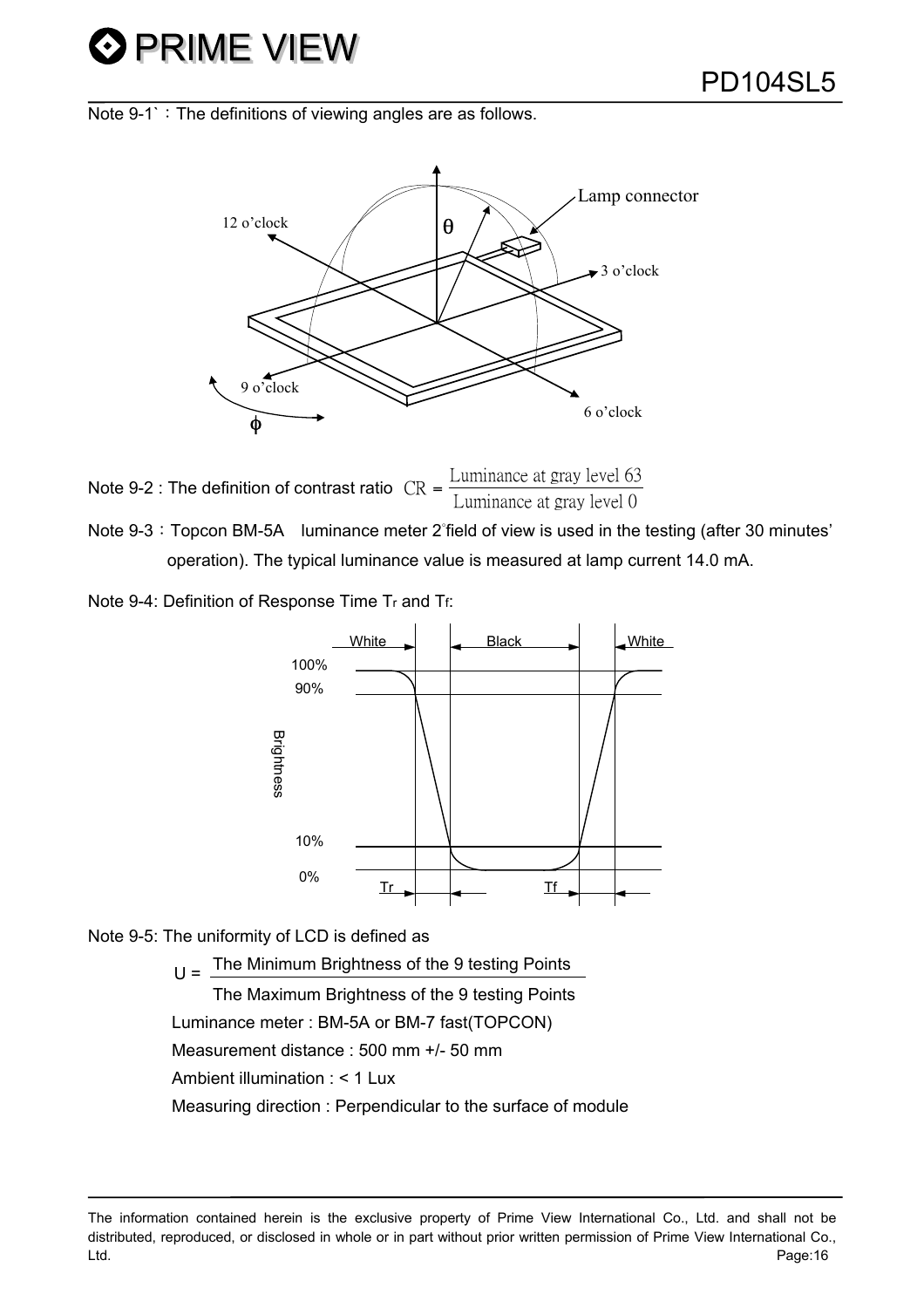

The test pattern is white (Gray Level 63).



Note 9-6: Cross Talk (CTK) =  $\frac{|YA-YB|}{YA}$  ×100% YA: Brightness of Pattern A YB: Brightness of Pattern B Luminance meter : BM 5A (TOPCON) Measurement distance : 500 mm +/- 50 mm Ambient illumination : < 1 Lux Measuring direction : Perpendicular to the surface of module



The information contained herein is the exclusive property of Prime View International Co., Ltd. and shall not be distributed, reproduced, or disclosed in whole or in part without prior written permission of Prime View International Co., Ltd. Page:17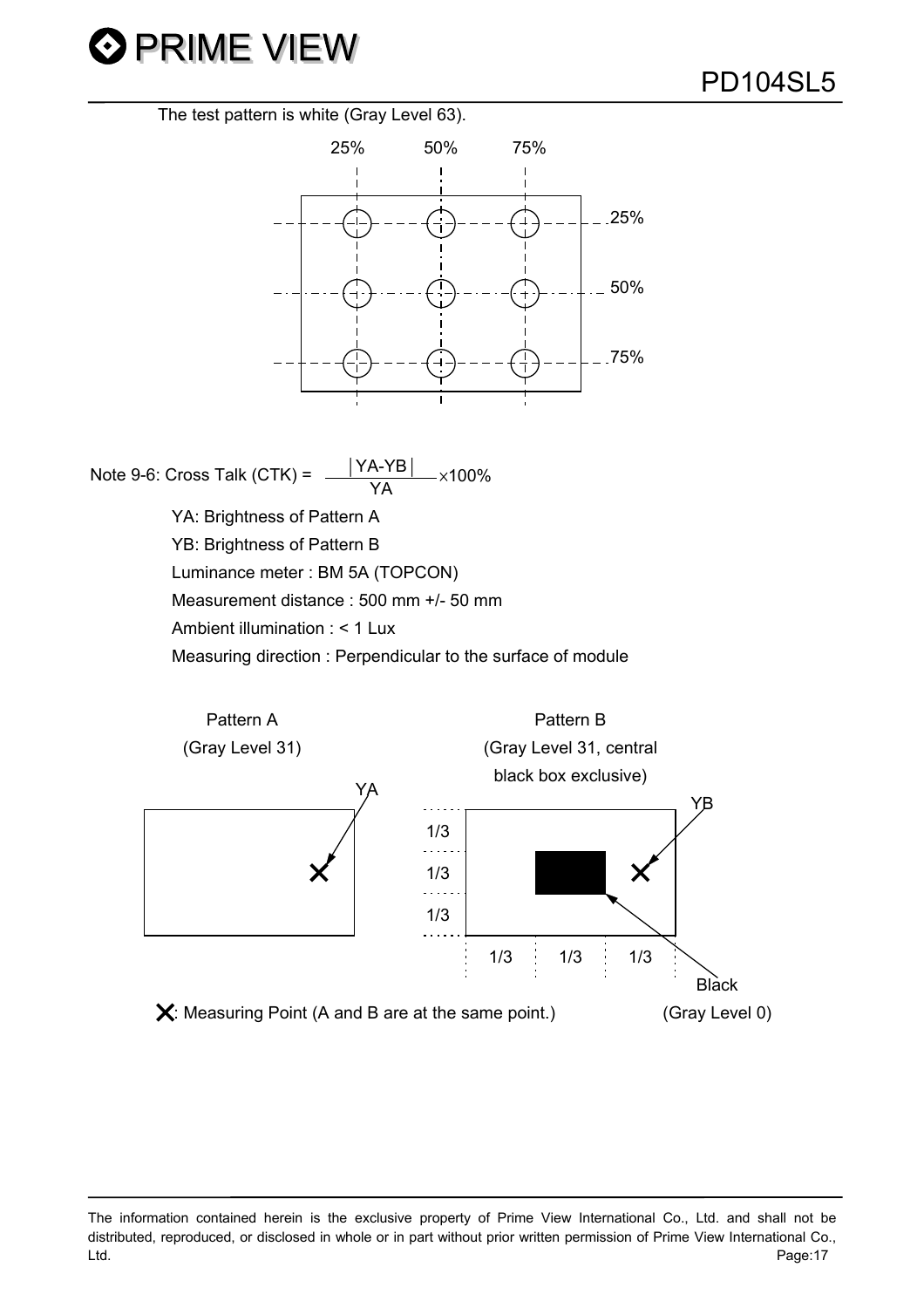#### 10. Handling Cautions

- 10-1) Mounting of module
	- a) Please power off the module when you connect the input/output connector.
	- b) Please connect the ground pattern of the inverter circuit surely. If the connection is not perfect, some following problems may happen possibly.
		- 1.The noise from the backlight unit will increase.
		- 2.The output from inverter circuit will be unstable.
		- 3.In some cases a part of module will heat.
	- c) Polarizer which is made of soft material and susceptible to flaw must be handled carefully.
	- d) Protective film (Laminator) is applied on surface to protect it against scratches and dirts. It is recommended to peel off the laminator before use and taking care of static electricity.
- 10-2) Precautions in mounting
	- a) When metal part of the TFT-LCD module (shielding lid and rear case) is soiled, wipe it with soft dry cloth.
	- b) Wipe off water drops or finger grease immediately. Long contact with water may cause discoloration or spots.
	- c) TFT-LCD module uses glass which breaks or cracks easily if dropped or bumped on hard surface. Please handle with care.
	- d) Since CMOS LSI is used in the module. So take care of static electricity and earth yourself when handling.
- 10-3) Adjusting module
	- a) Adjusting volumes on the rear face of the module have been set optimally before shipment.
	- b) Therefore, do not change any adjusted values. If adjusted values are changed, the specifications described may not be satisfied.
- 10-4) Others
	- a) Do not expose the module to direct sunlight or intensive ultraviolet rays for many hours.
	- b) Store the module at a room temperature place.
	- c) The voltage of beginning electric discharge may over the normal voltage because of leakage current from approach conductor by to draw lump read lead line around.
	- d) If LCD panel breaks, it is possibly that the liquid crystal escapes from the panel. Avoid putting it into eyes or mouth. When liquid crystal sticks on hands, clothes or feet. Wash it out immediately with soap.
	- e) Observe all other precautionary requirements in handling general electronic components.
	- f) Please adjust the voltage of common electrode as material of attachment by 1 module.

The information contained herein is the exclusive property of Prime View International Co., Ltd. and shall not be distributed, reproduced, or disclosed in whole or in part without prior written permission of Prime View International Co., Ltd. Page:18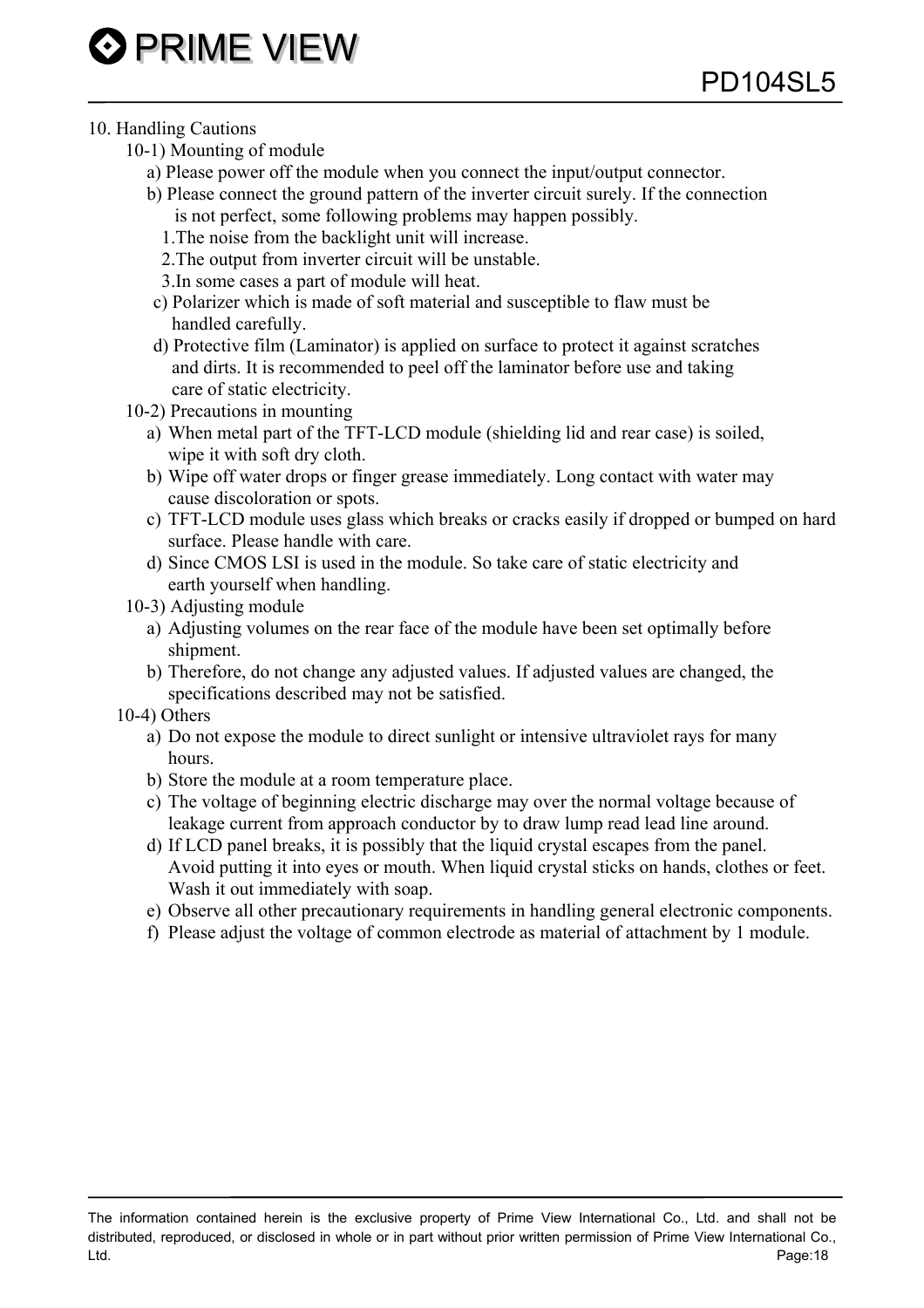## 11. Reliability Test

| <b>No</b>      | <b>Item</b><br>Test                                           | <b>Condition</b><br>Test                                 | <b>Remark</b> |  |
|----------------|---------------------------------------------------------------|----------------------------------------------------------|---------------|--|
| 1              | High Temperature Storage Test                                 | Ta = +60 $\degree$ C, 240 hrs                            |               |  |
| $\overline{2}$ | Ta = -20 $\degree$ C, 240 hrs<br>Low Temperature Storage Test |                                                          |               |  |
| 3              | Low Temperature Operation Test                                | Ta = 0 $\degree$ C, 240 hrs                              |               |  |
| 4              | High Temperature & High Humidity                              | Ta = +50℃, 80%RH, 240 hrs                                |               |  |
|                | <b>Operation Test</b>                                         | (No Condensation)                                        |               |  |
| 5              | <b>Thermal Cycling Test</b>                                   | 0℃ ← → +25℃ ← → +60℃, 50 Cycles                          |               |  |
|                | (non-operating)                                               | $0.5$ Hr<br>1Hr<br>1Hr                                   |               |  |
| 6              |                                                               | Frequency: $10 \sim 57 \text{ H}_{Z}$ Amplitude: 0.15 mm |               |  |
|                | <b>Vibration Test</b>                                         | 58~500Hz, 1G<br>Sweep time: 11 min                       |               |  |
|                | (non-operating)                                               | Test Period: 3 hrs (1 hr for each direction of X,        |               |  |
|                |                                                               | Y, Z                                                     |               |  |
| 7              | <b>Shock Test</b>                                             | 80G, 6ms, X, Y, Z                                        |               |  |
|                | (non-operating)                                               | 1 times for each direction                               |               |  |
| 8              | Electron Static Discharge                                     | $C=150pF, R=330\Omega$                                   |               |  |
|                |                                                               | $Context=\pm 8KV$                                        |               |  |
|                |                                                               | $Air=\pm 15KV$                                           |               |  |
|                |                                                               | 10 times/terminal                                        |               |  |

Ta: ambient temperature

#### [Judgement Criteria]

Under the display quality test conditions with normal operation state , there should be no change which may affect practical display function.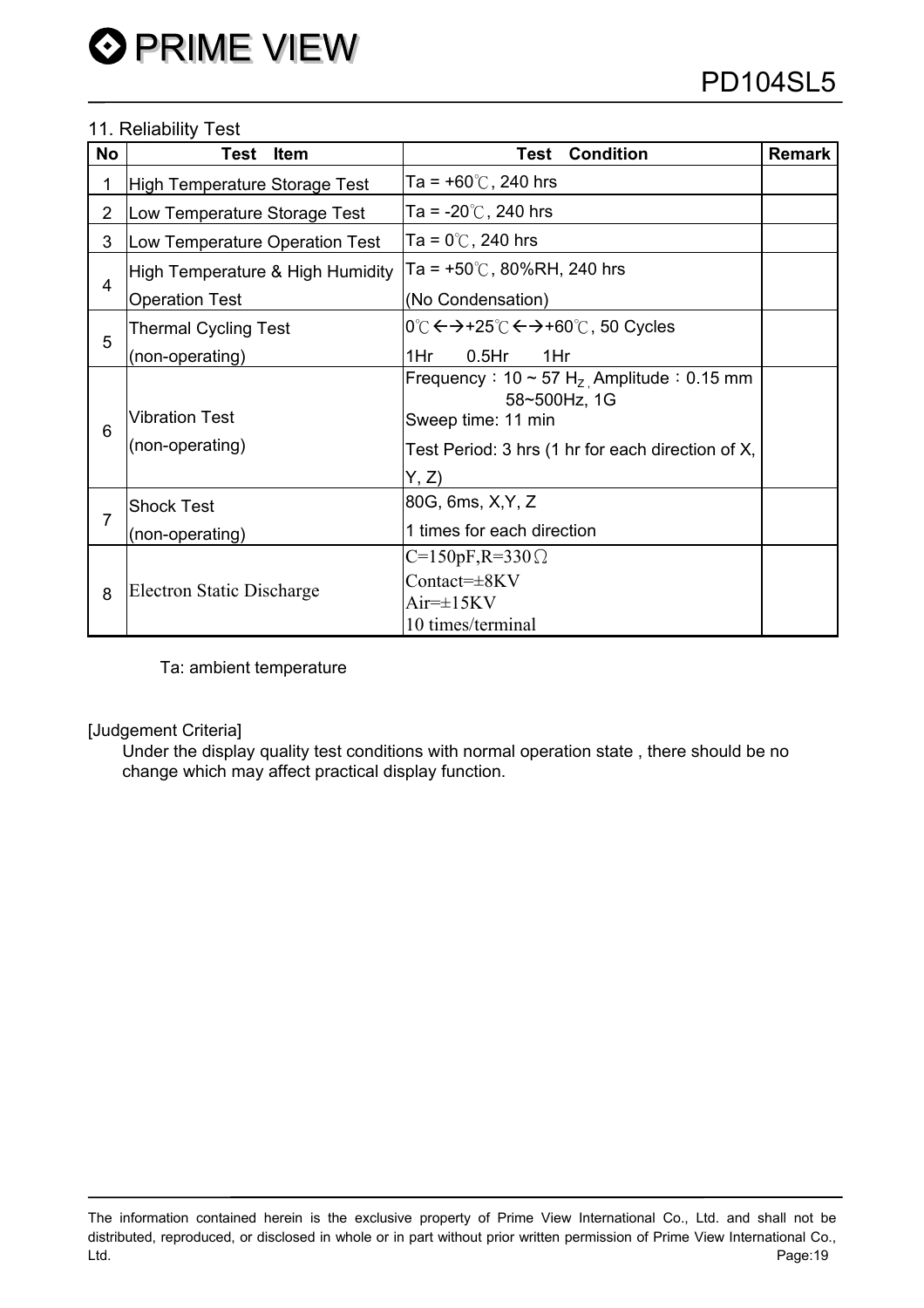# 12.)Block Diagram

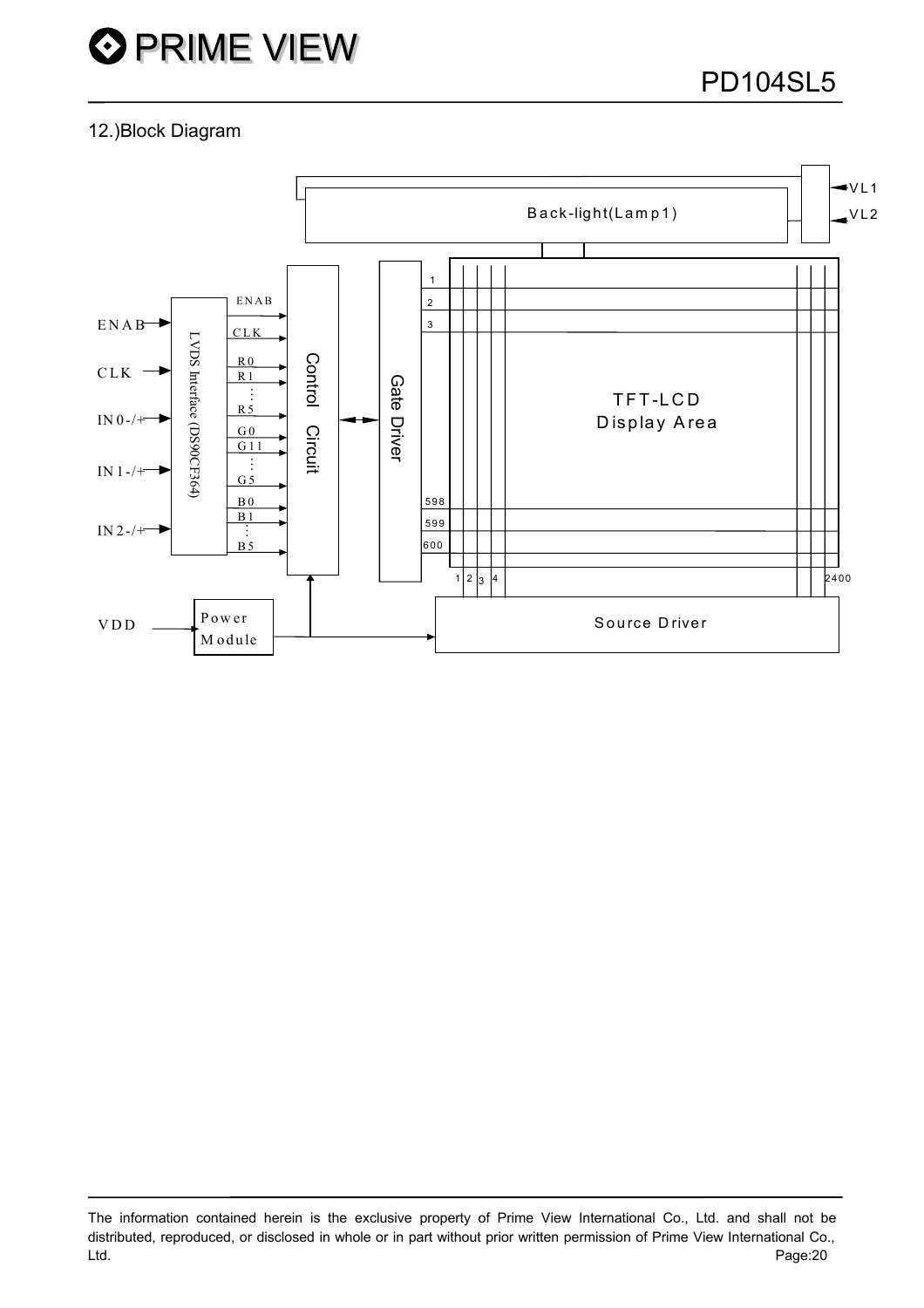# 13.)Packing

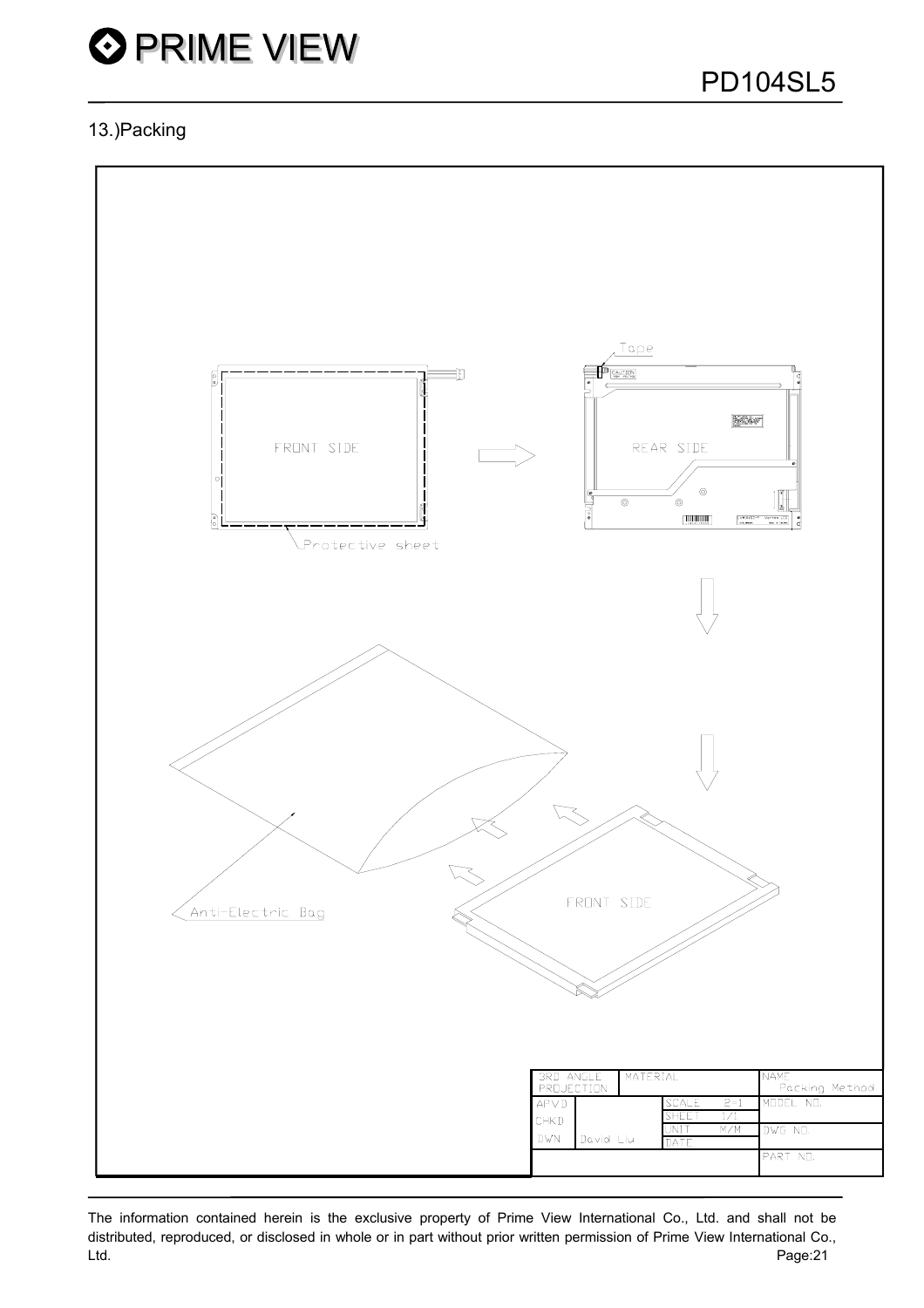

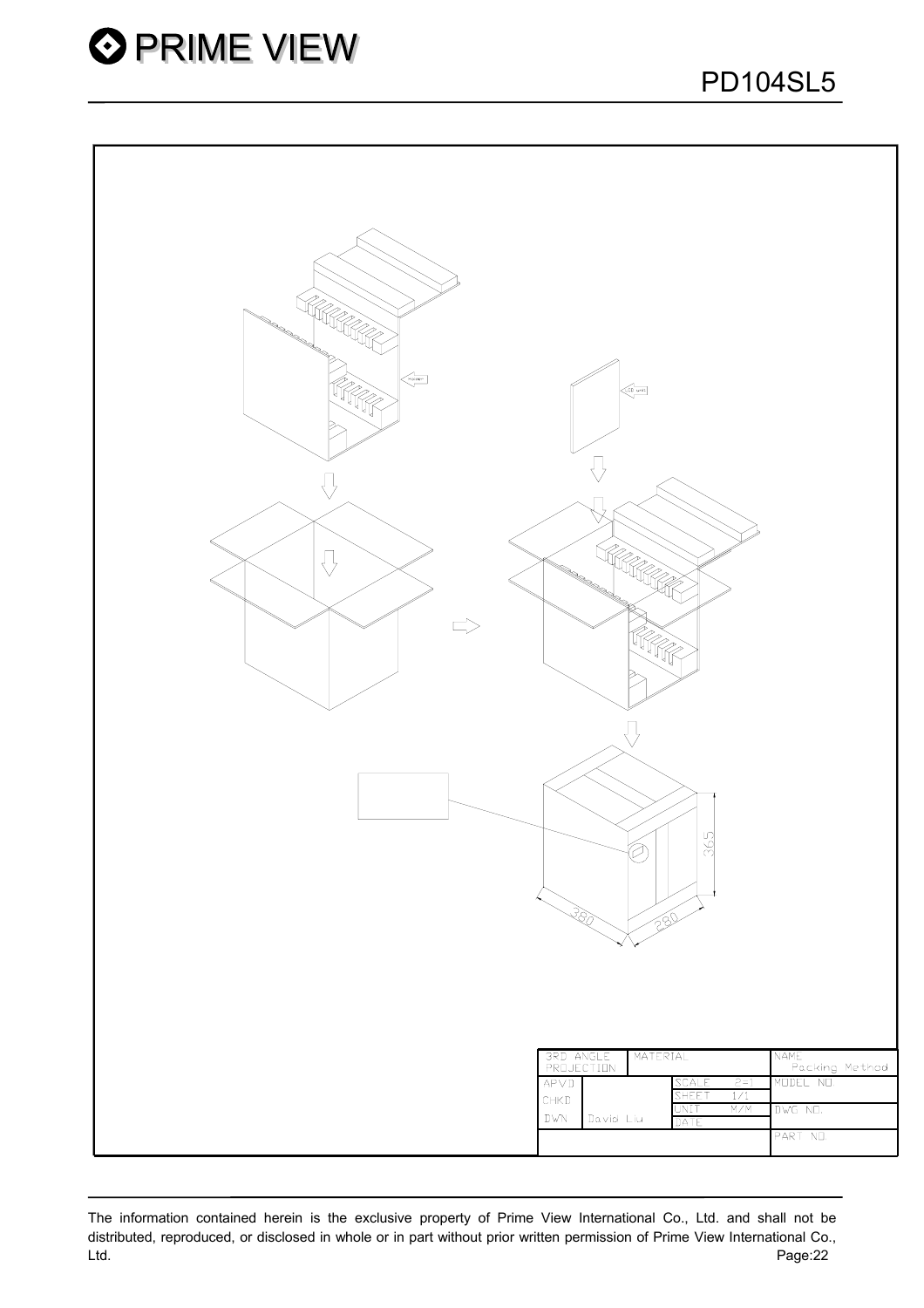



The information contained herein is the exclusive property of Prime View International Co., Ltd. and shall not be distributed, reproduced, or disclosed in whole or in part without prior written permission of Prime View International Co., Ltd. Page:23